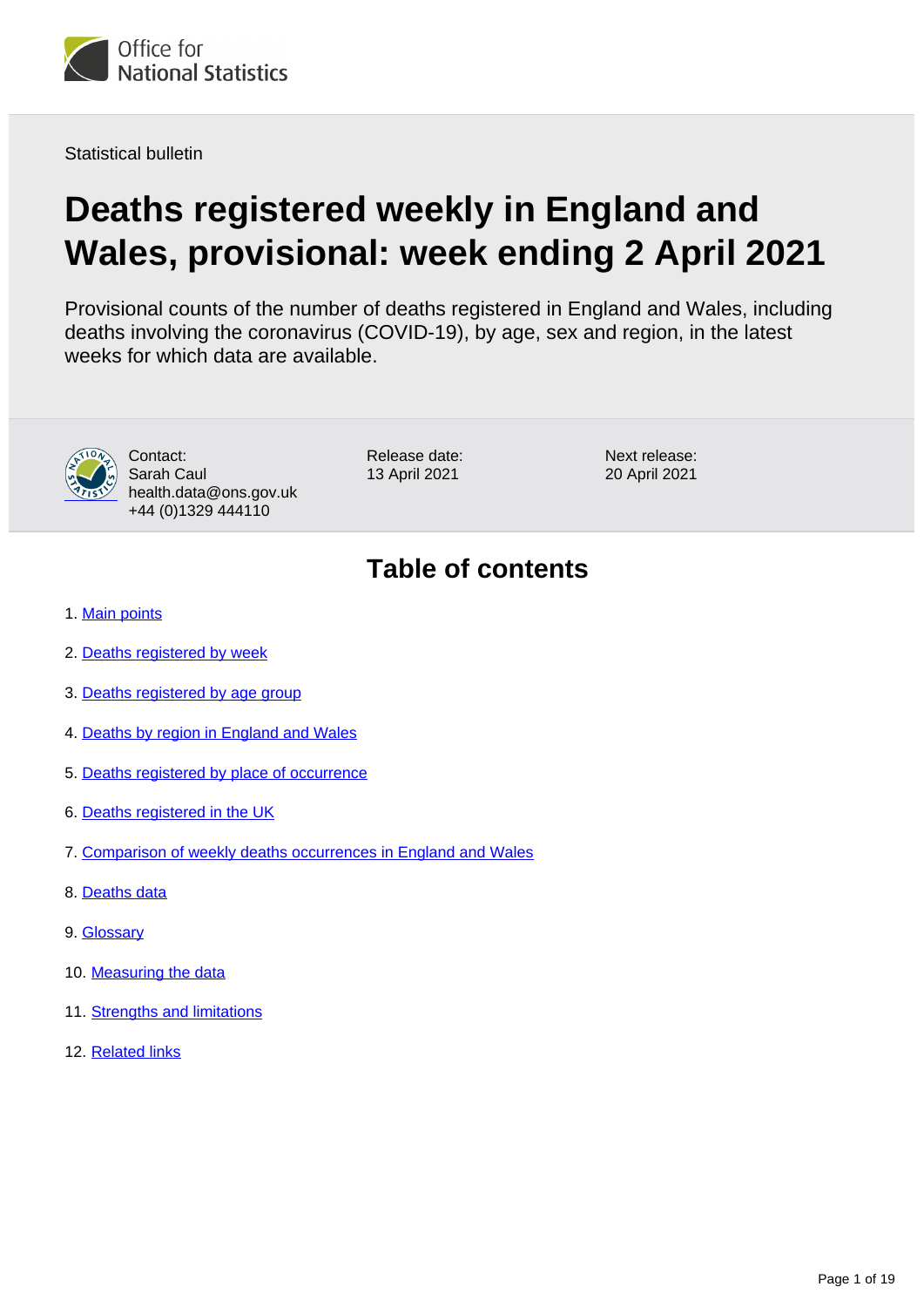## <span id="page-1-0"></span>**1 . Main points**

- The number of deaths registered in England and Wales was affected by the Good Friday Bank Holiday; 8,201 deaths were registered in England and Wales in the week ending 2 April 2021 (Week 13), 1,844 fewer deaths than the previous week (Week 12).
- In Week 13, the number of deaths registered in England and Wales was 19.0% below the five-year average (1,929 fewer deaths); this is the fourth consecutive week that deaths have been below the fiveyear average; because of the movement of Easter, Good Friday does not always fall in Week 13 so may not be included in the average
- We estimate that the number of deaths actually occurring (rather than registered) in Week 13 in England and Wales was between 8,669 and 11,301.
- Of the deaths registered in Week 13 in England and Wales, 400 mentioned "novel coronavirus (COVID-19)", a decrease of 319 deaths compared with Week 12.
- In Week 13, deaths involving COVID-19 accounted for 4.9% of all deaths in England and Wales, compared with 7.2% in Week 12.
- Of the 400 deaths involving COVID-19 in Week 13 in England and Wales, 308 had this recorded as the underlying cause of death (77.0%).
- Of the 1,121 deaths that involved Influenza and Pneumonia, 237 had this recorded as the underlying cause of death (21.1%).
- In England, the total number of registered deaths decreased from 9,381 (Week 12) to 7,706 (Week 13); the number of deaths registered involving COVID-19 decreased in all English regions compared with Week 12, with the largest decrease recorded in the East Midlands (53 fewer deaths).
- In Wales, the total number of deaths registered decreased from 651 (Week 12) to 483 (Week 13); in Wales, the number of deaths registered involving COVID-19 decreased from 32 (Week 12) to 15 (Week 13).
- The number of deaths registered in the UK in the week ending 2 April 2021 was 9,458, which was 2,088 fewer than the five-year average; of deaths registered in the UK in Week 13, 450 involved COVID-19 (350 lower than in Week 12).

Trends in this week's release should be interpreted with caution. Because of the movement of Easter, Good Friday does not always fall in Week 13 so may not be included in the average.

## <span id="page-1-1"></span>**2 . Deaths registered by week**

## **Figure 1: The number of deaths registered remained below the five-year average for Week 13 in both England and Wales**

Number of deaths registered by week, England and Wales, 28 December 2019 to 02 April 2021

## **Notes:**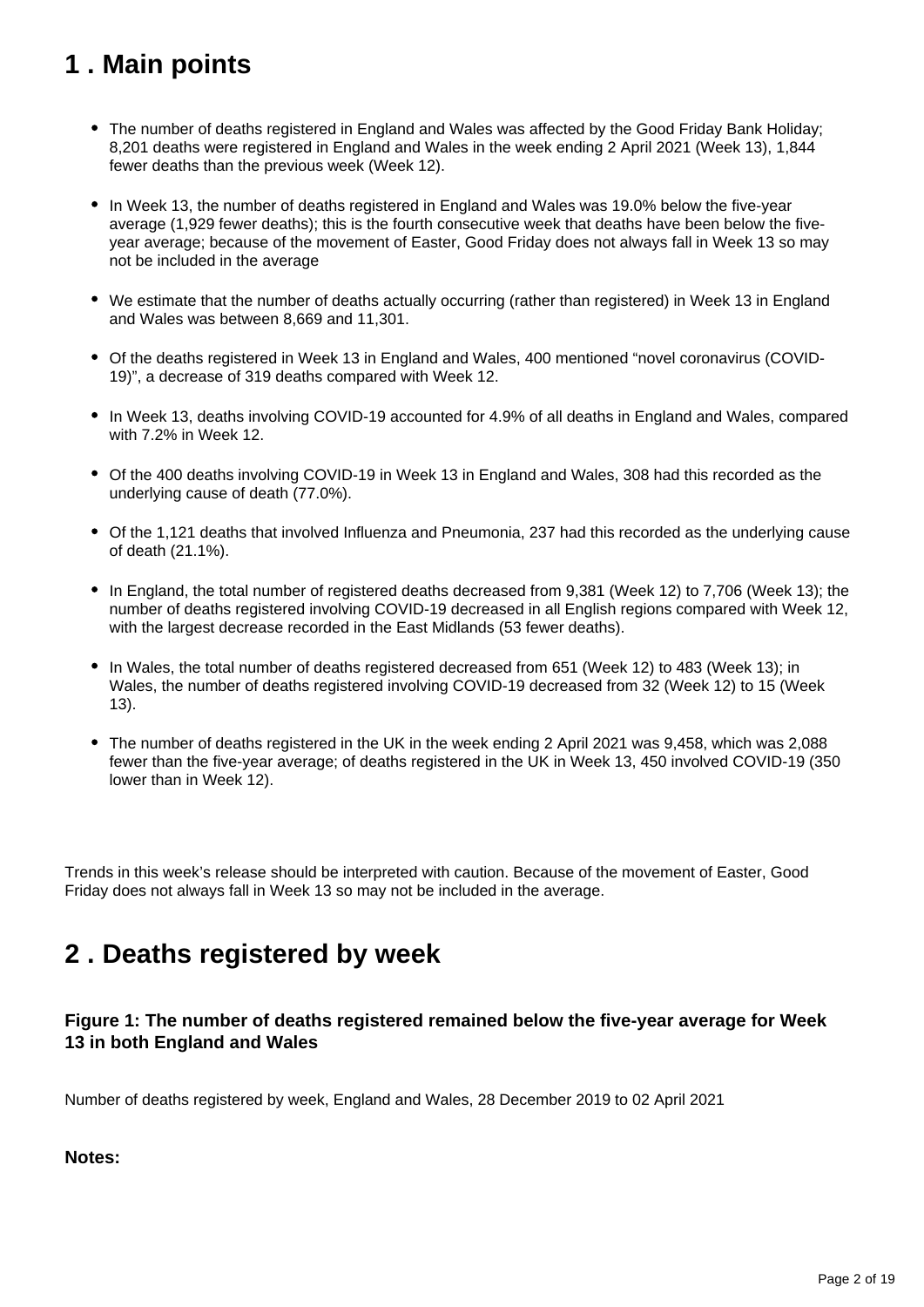- 1. Figures exclude deaths of non-residents.
- 2. Based on date a death was registered rather than occurred.
- 3. All figures for 2020 and 2021 are provisional.
- 4. The number of deaths registered in 2020 Weeks 19, 20, 22, 23, 36, 37, 52 and 53 and in Weeks 1 and 13 2021 were affected by early May, late May, August, Christmas, New Year and Good Friday Bank Holidays (Friday 8 May 2020, Monday 25 May 2020, Monday 31 August 2020, Friday 25 December 2020, Monday 28 December 2020, Friday 1 January 2021, Friday 2 April 2021); the impact of the early May Bank Holiday was analysed in our [Week 20 bulletin](https://www.ons.gov.uk/peoplepopulationandcommunity/birthsdeathsandmarriages/deaths/bulletins/deathsregisteredweeklyinenglandandwalesprovisional/weekending15may2020#deaths-registered-by-week).
- 5. The Week 52 five-year average is used to compare against Week 53 deaths.
- 6. The five-year average has been provided for 2015 to 2019 (rather than 2016 to 2020) because of the impact of the coronavirus (COVID-19) pandemic on deaths registered in 2020. The average for 2015 to 2019 provides a comparison of the number of deaths expected per week in a usual (non-pandemic) year.
- 7. The Good Friday Bank Holiday appears in different weeks across different years. For 2015 it was in Week 14, for 2016 and 2017 it was in Week 15, in 2018 it was in Week 13 and in 2019 it was in Week 16.

### [Download the data](https://www.ons.gov.uk/visualisations/dvc1293/fig1/datadownload.xlsx)

The provisional number of deaths registered in England and Wales decreased from 10,045 in Week 12 (week ending 26 March 2021) to 8,201 in Week 13 (week ending 2 April 2021). Week 13, however, included the Good Friday Bank Holiday when register offices are likely to be closed, which may account for some of the decrease in comparison with Week 12. Therefore, trends should be interpreted with caution in this week's and the next few weeks' publications.

The number of deaths was 19.0% below the five-year average (1,929 fewer deaths). The Good Friday and Easter Monday Bank Holidays appear in different weeks depending on the year. For 2015, the Good Friday Bank Holiday appeared in Week 14, for 2016 and 2017 it was in Week 15, in 2018 it was in Week 13 and in 2019 it was in Week 16. The Easter Monday Bank Holiday then appears in the following week. Comparisons with the five-year average should be treated with caution for Weeks 13 to 17.

In England, the number of deaths decreased from 9,381 in Week 12 to 7,706 in Week 13, which was 1,708 deaths (18.1%) fewer than the Week 13 five-year average (Figure 1). This is the fourth consecutive week that deaths have been lower than the five-year average in England.

In Wales, the number of deaths decreased from 651 in Week 12 to 483 in Week 13. The total number of deaths remained below the five-year average for Wales for the fifth consecutive week (182 fewer deaths; 27.4% below the five-year average).

### **Figure 2: The number of deaths involving COVID-19 decreased in Week 13**

Deaths involving and due to COVID-19 and Influenza and Pneumonia, England and Wales, deaths registered in 2020 and 2021

### **Notes:**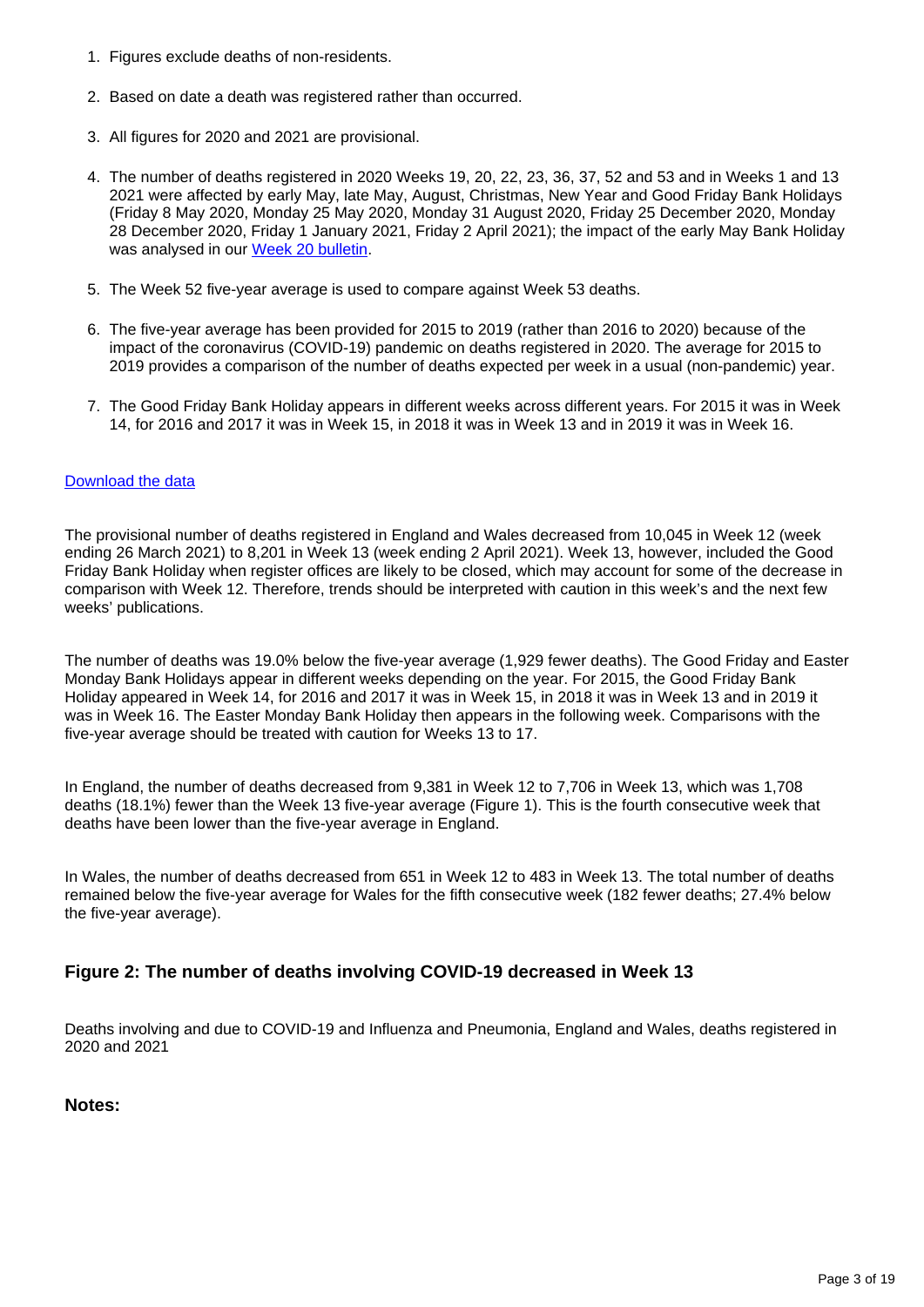- 1. Figures include deaths of non-residents.
- 2. Based on date a death was registered rather than occurred.
- 3. All figures for 2020 and 2021 are provisional.
- 4. The International Classification of Diseases, 10th Edition (ICD-10) definitions are available in the Measuring [the data](https://www.ons.gov.uk/peoplepopulationandcommunity/birthsdeathsandmarriages/deaths/bulletins/deathsregisteredweeklyinenglandandwalesprovisional/weekending2april2021#measuring-the-data) section.
- 5. A death can be registered with both COVID-19 and Influenza and Pneumonia mentioned on the death certificate. Deaths where both were mentioned have been counted in both categories.
- 6. We use the term "due to COVID-19" or "due to Influenza and Pneumonia" when referring only to deaths where that illness was recorded as the underlying cause of death. We use the term "involving COVID-19" or "involving Influenza and Pneumonia" when referring to deaths that had that illness mentioned anywhere on the death certificate, whether as an underlying cause or not.
- 7. The number of deaths registered in 2020 Weeks 19, 20, 22, 23, 36, 37, 52 and 53 and in Weeks 1 and 13 2021 were affected by early May, late May, August, Christmas, New Year and Good Friday Bank Holidays (Friday 8 May 2020, Monday 25 May 2020, Monday 31 August 2020, Friday 25 December 2020, Monday 28 December 2020, Friday 1 January 2021, Friday 2 April 2021); the impact of the early May Bank Holiday was analysed in our [Week 20 bulletin](https://www.ons.gov.uk/peoplepopulationandcommunity/birthsdeathsandmarriages/deaths/bulletins/deathsregisteredweeklyinenglandandwalesprovisional/weekending15may2020#deaths-registered-by-week).
- 8. The Week 52 five-year average is used to compare against Week 53 deaths.
- 9. The five-year average has been provided for 2015 to 2019 (rather than 2016 to 2020) because of the impact of the coronavirus (COVID-19) pandemic on deaths registered in 2020. The average for 2015 to 2019 provides a comparison of the number of deaths expected per week in a usual (non-pandemic) year.
- 10. The Good Friday Bank Holiday appears in different weeks across different years. For 2015 it was in Week 14, for 2016 and 2017 it was in Week 15, in 2018 it was in Week 13 and in 2019 it was in Week 16.

#### [Download the data](https://www.ons.gov.uk/visualisations/dvc1293/fig2/datadownload.xlsx)

The number of death registrations in England and Wales involving the coronavirus (COVID-19) decreased from 719 in Week 12 to 400 in Week 13, a 44.4% decrease. Of all deaths registered in Week 13, 4.9% mentioned COVID-19 on the death certificate.

In England, the number of deaths involving COVID-19 in Week 13 was 385, accounting for 5.0% of all deaths compared with 7.3% in Week 12.

In Wales, there were 15 deaths involving COVID-19, accounting for 3.1% of all deaths compared with 4.9% in Week 12.

Of the 400 deaths in England and Wales that involved COVID-19, 308 had this recorded as the underlying cause of death (77.0%, Figure 2). Of the 1,121 deaths that involved Influenza and Pneumonia, 237 had this recorded as the underlying cause of death (21.1%).

Deaths that involved both COVID-19 and Influenza and Pneumonia have been included in both categories for consistency when comparing with the underlying cause of death. Influenza and Pneumonia has been included for comparison as a well-understood cause of death involving respiratory infection that is likely to have somewhat similar risk factors to COVID-19. More detailed analysis is available in our Deaths due to coronavirus (COVID-19) [compared with deaths from influenza and pneumonia](https://www.ons.gov.uk/peoplepopulationandcommunity/birthsdeathsandmarriages/deaths/bulletins/deathsduetocoronaviruscovid19comparedwithdeathsfrominfluenzaandpneumoniaenglandandwales/deathsoccurringbetween1januaryand31august2020) release.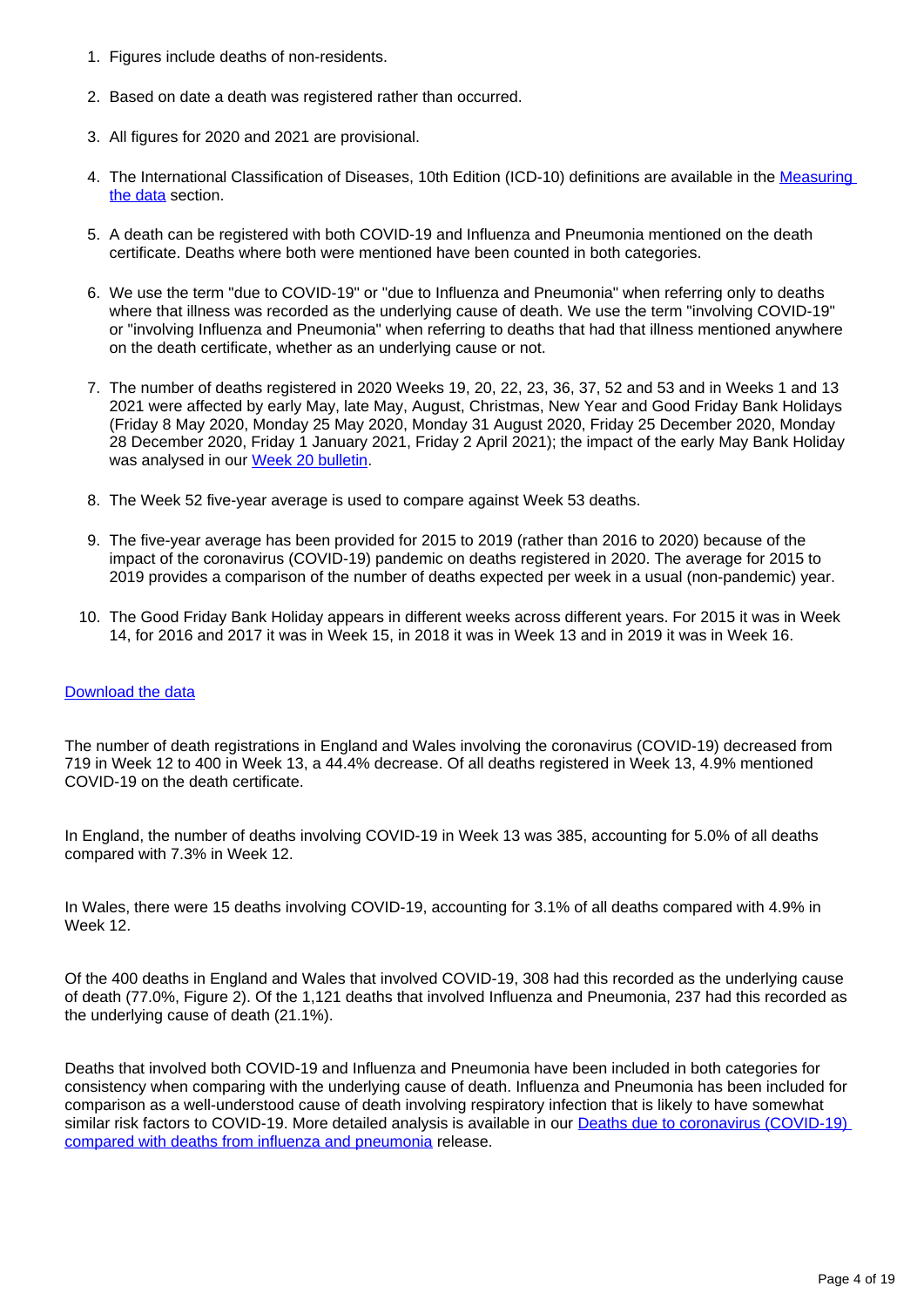We have developed an experimental statistical model to estimate the number of deaths that actually occurred in a given week, rather than the number registered. For Week 13, we estimate that 9,857 deaths occurred in England and Wales, with a [95% confidence interval](https://www.ons.gov.uk/methodology/methodologytopicsandstatisticalconcepts/uncertaintyandhowwemeasureit#confidence-interval) of 8,669 to 11,301. This is 567 fewer deaths than the mean for the period 2015 to 2019 in Week 13, and an increase of 326 from the Week 12 2021 estimate of 9,531 (9,224 to 9,909).

These are provisional estimates that assume the pattern of occurrences can be predicted based on experience in previous years. The estimate for the most recent week always has a wider margin of error than for earlier weeks, so it should be treated with caution.

## **Figure 3: Deaths from all causes were below the five-year average in Week 13**

Number of deaths registered by week, England and Wales, 28 December 2019 to 02 April 2021

### **Notes:**

- 1. Figures include deaths of non-residents.
- 2. Based on date a death was registered rather than occurred.
- 3. All figures for 2020 and 2021 are provisional.
- 4. The International Classification of Diseases, 10th Edition (ICD-10) definitions are available in the Measuring [the data](https://www.ons.gov.uk/peoplepopulationandcommunity/birthsdeathsandmarriages/deaths/bulletins/deathsregisteredweeklyinenglandandwalesprovisional/weekending2april2021#measuring-the-data) section.
- 5. The number of deaths registered in 2020 Weeks 19, 20, 22, 23, 36, 37, 52 and 53 and in Weeks 1 and 13 2021 were affected by early May, late May, August, Christmas, New Year and Good Friday Bank Holidays (Friday 8 May 2020, Monday 25 May 2020, Monday 31 August 2020, Friday 25 December 2020, Monday 28 December 2020, Friday 1 January 2021, Friday 2 April 2021); the impact of the early May Bank Holiday was analysed in our [Week 20 bulletin](https://www.ons.gov.uk/peoplepopulationandcommunity/birthsdeathsandmarriages/deaths/bulletins/deathsregisteredweeklyinenglandandwalesprovisional/weekending15may2020#deaths-registered-by-week).
- 6. The Week 52 five-year average is used to compare against Week 53 deaths.
- 7. The five-year average has been provided for 2015 to 2019 (rather than 2016 to 2020) because of the impact of the coronavirus (COVID-19) pandemic on deaths registered in 2020. The average for 2015 to 2019 provides a comparison of the number of deaths expected per week in a usual (non-pandemic) year.
- 8. The Good Friday Bank Holiday appears in different weeks across different years. For 2015 it was in Week 14, for 2016 and 2017 it was in Week 15, in 2018 it was in Week 13 and in 2019 it was in Week 16.

### [Download the data](https://www.ons.gov.uk/visualisations/dvc1293/fig3/datadownload.xlsx)

Analysis in this section includes deaths from Week 11 of 2020 (week ending 13 March 2020, the week of the first registration of a death involving COVID-19) through to Week 13 of 2021 (week ending 2 April 2021), to ensure full coverage of the ongoing coronavirus (COVID-19) pandemic.

Using the most up-to-date data we have available, the number of deaths from the week ending 13 March 2020 up to 2 April 2021 was 679,851 in England and Wales. Of the deaths registered by 2 April 2021, 138,057 (20.3%) mentioned COVID-19 on the death certificate. During this period, the number of excess deaths above the fiveyear average was 116,814 deaths.

In England, the number of deaths between the week ending 13 March 2020 and 2 April 2021 was 637,816, and of these, 130,065 deaths (20.4%) mentioned COVID-19. This was 111,805 deaths above the five-year average.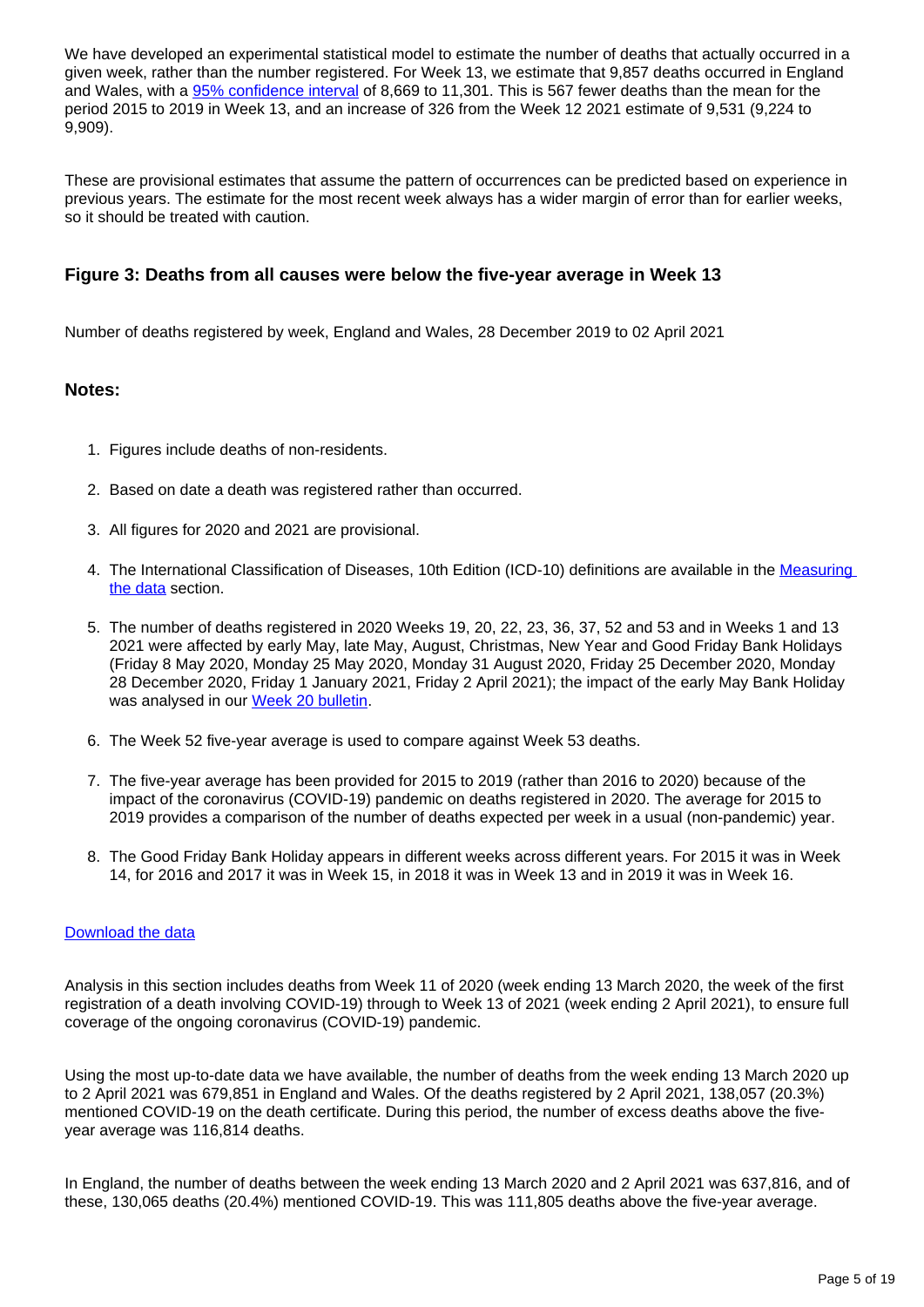In Wales, the number of deaths was 41,208 and of these, 7,812 deaths (19.0%) mentioned COVID-19. This was 5,808 deaths above the five-year average.

#### **More about coronavirus**

- Find the latest on [coronavirus \(COVID-19\) in the UK.](https://www.ons.gov.uk/peoplepopulationandcommunity/healthandsocialcare/conditionsanddiseases)
- **[Explore the latest coronavirus data](https://www.ons.gov.uk/peoplepopulationandcommunity/healthandsocialcare/conditionsanddiseases/articles/coronaviruscovid19/latestinsights) from the ONS and other sources.**
- All ONS analysis, summarised in our **coronavirus roundup**.
- View [all coronavirus data](https://www.ons.gov.uk/peoplepopulationandcommunity/healthandsocialcare/conditionsanddiseases/datalist).
- Find out how we are [working safely in our studies and surveys.](https://www.ons.gov.uk/news/statementsandletters/ensuringyoursafetyduringcovid19)

## <span id="page-5-0"></span>**3 . Deaths registered by age group**

In Week 13 (week ending 2 April 2021), the number of deaths involving the coronavirus (COVID-19) in England and Wales decreased in most age groups compared with Week 12. The biggest decrease was seen in those aged over 90 years (66 fewer deaths). The majority (60.5%) of deaths involving COVID-19 were in people aged 75 years and over, however the proportion has been decreasing.

Since the beginning of the coronavirus pandemic (up to week ending 2 April 2021), 54.3% of all deaths involving COVID-19 have been in males (Figure 4). There have been more deaths in females aged 85 years and over (31,415) than males aged 85 years and over (26,177). However, these numbers do not account for the population [structure](https://www.ons.gov.uk/peoplepopulationandcommunity/populationandmigration/populationprojections/datasets/2014basednationalpopulationprojectionstableofcontents) where there are more women aged 85 years and over than men.

### **Figure 4: The majority of deaths involving COVID-19 have been in people aged 75 years and over**

Number of deaths involving COVID-19 by sex and age group, England and Wales, registered between 28 December 2019 and 02 April 2021

### **Notes:**

- 1. Figures include deaths of non-residents.
- 2. Based on date a death was registered rather than occurred.
- 3. All figures for 2020 and 2021 are provisional.
- 4. The International Classification of Diseases, 10th Edition (ICD-10) definitions are available in the Measuring [the data](https://www.ons.gov.uk/peoplepopulationandcommunity/birthsdeathsandmarriages/deaths/bulletins/deathsregisteredweeklyinenglandandwalesprovisional/weekending2april2021#measuring-the-data) section.
- 5. Individual weeks may not sum to the year-to-date analysis as previous weeks have been recalculated to have the most up-to-date figures.
- 6. Does not include deaths where age is either missing or not yet fully coded.

#### [Download the data](https://www.ons.gov.uk/visualisations/dvc1293/fig4/datadownload.xlsx)

## <span id="page-5-1"></span>**4 . Deaths by region in England and Wales**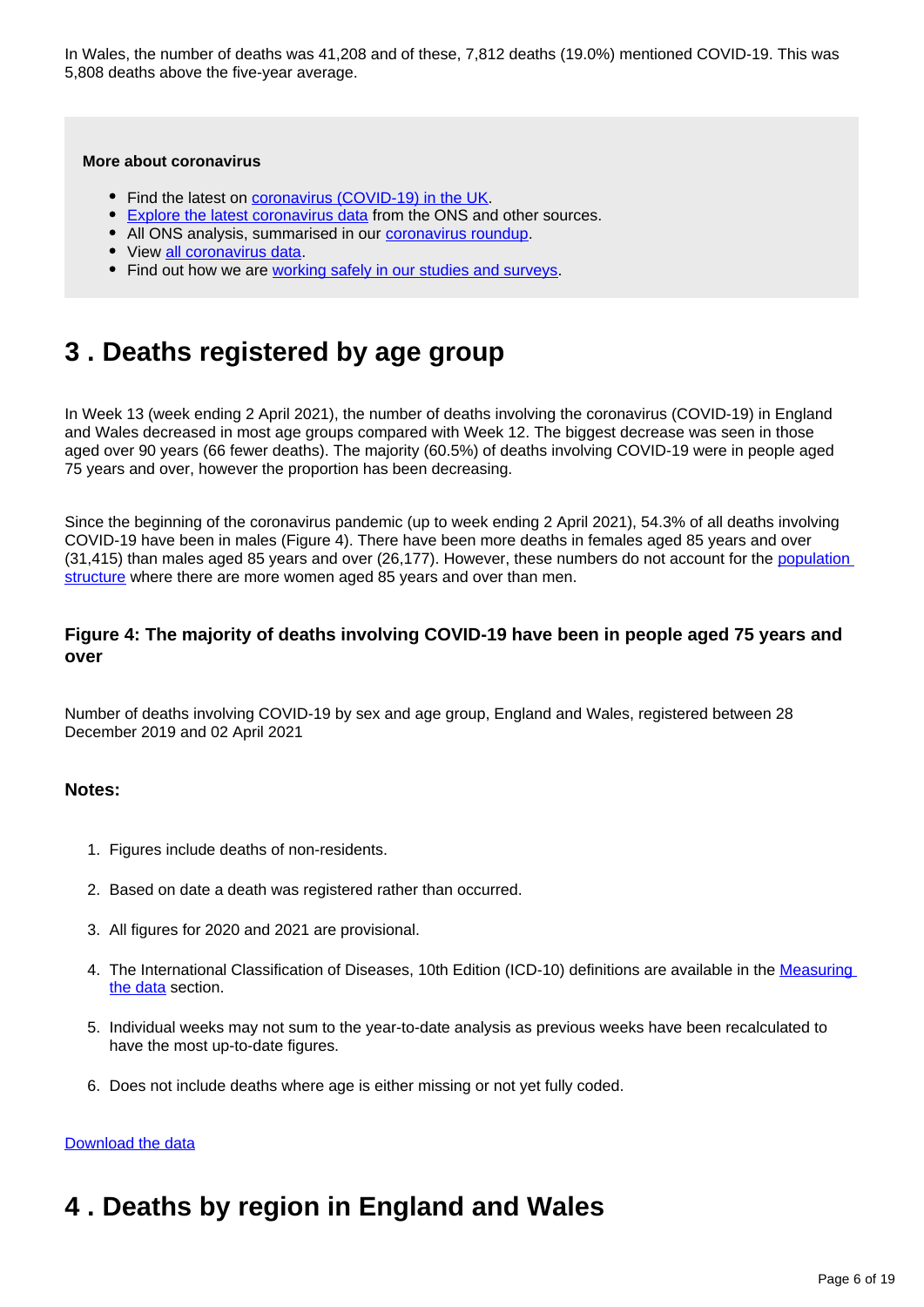## **Figure 5: The number of deaths in Week 13 was lower than the five-year average in Wales and all of the English regions**

Number of deaths in Wales and regions in England, registered between 28 December 2019 and 2 April 2021

### **Notes:**

- 1. Based on area of usual residence. Geographical boundaries are based on the most up-to-date information available at the time of publication.
- 2. Figures exclude deaths of non-residents.
- 3. Based on date a death was registered rather than occurred.
- 4. All figures for 2020 and 2021 are provisional.
- 5. The International Classification of Diseases, 10th Edition (ICD-10) definitions are available in the Measuring [the data](https://www.ons.gov.uk/peoplepopulationandcommunity/birthsdeathsandmarriages/deaths/bulletins/deathsregisteredweeklyinenglandandwalesprovisional/weekending2april2021#measuring-the-data) section.
- 6. The number of deaths registered in 2020 Weeks 19, 20, 22, 23, 36, 37, 52 and 53 and in Weeks 1 and 13 2021 were affected by Early May, Late May, August, Christmas, New Year and Good Friday Bank Holidays (Friday 8 May 2020, Monday 25 May 2020, Monday 31 August 2020, Friday 25 December 2020, Monday 28 December 2020, Friday 1 January 2021, Friday 2 April 2021); the impact of the Early May Bank Holiday was analysed in our [Week 20 bulletin](https://www.ons.gov.uk/peoplepopulationandcommunity/birthsdeathsandmarriages/deaths/bulletins/deathsregisteredweeklyinenglandandwalesprovisional/weekending15may2020#deaths-registered-by-week).
- 7. The Week 52 five-year average is used to compare against Week 53 deaths.
- 8. The five-year average has been provided for 2015 to 2019 (rather than 2016 to 2020) because of the impact of the coronavirus (COVID-19) pandemic on deaths registered in 2020. The average for 2015 to 2019 provides a comparison of the number of deaths expected per week in a usual (non-pandemic) year.
- 9. The Good Friday Bank Holiday appears in different weeks across different years. For 2015 it was in Week 14, for 2016 and 2017 it was in Week 15, in 2018 it was in Week 13 and in 2019 it was in Week 16.

#### [Download the data](https://www.ons.gov.uk/visualisations/dvc1293/fig5/datadownload.xlsx)

In Week 13 (week ending 2 April 2021), the total number of deaths registered was lower than the five-year average in Wales and in every English region (Figure 5). The largest decreases on the five-year average were in the East of England (23.5% lower) and the East Midlands (24.1% lower). Caution should be used when comparing Week 13 to the five-year average because of the moving Good Friday Bank Holiday.

Across the English regions, the South East had the largest number of deaths involving the coronavirus (COVID-19), with 65 deaths. The English region with the highest proportion of deaths involving COVID-19 was the East Midlands, where 7.2% of deaths from all causes involved COVID-19.

Deaths involving COVID-19 decreased in all regions, with the East Midlands reporting the largest decrease (53 fewer deaths). This is the ninth consecutive week in which all English regions recorded a decrease. More detailed geographic analysis can be found in our [Monthly mortality analysis release](https://www.ons.gov.uk/peoplepopulationandcommunity/birthsdeathsandmarriages/deaths/bulletins/monthlymortalityanalysisenglandandwales/latest).

In Week 13, there were 15 deaths involving COVID-19 registered in Wales – a 53.1% decrease compared with Week 12 (32 deaths).

The Good Friday Bank Holiday may account for some of the decrease in comparison with Week 12.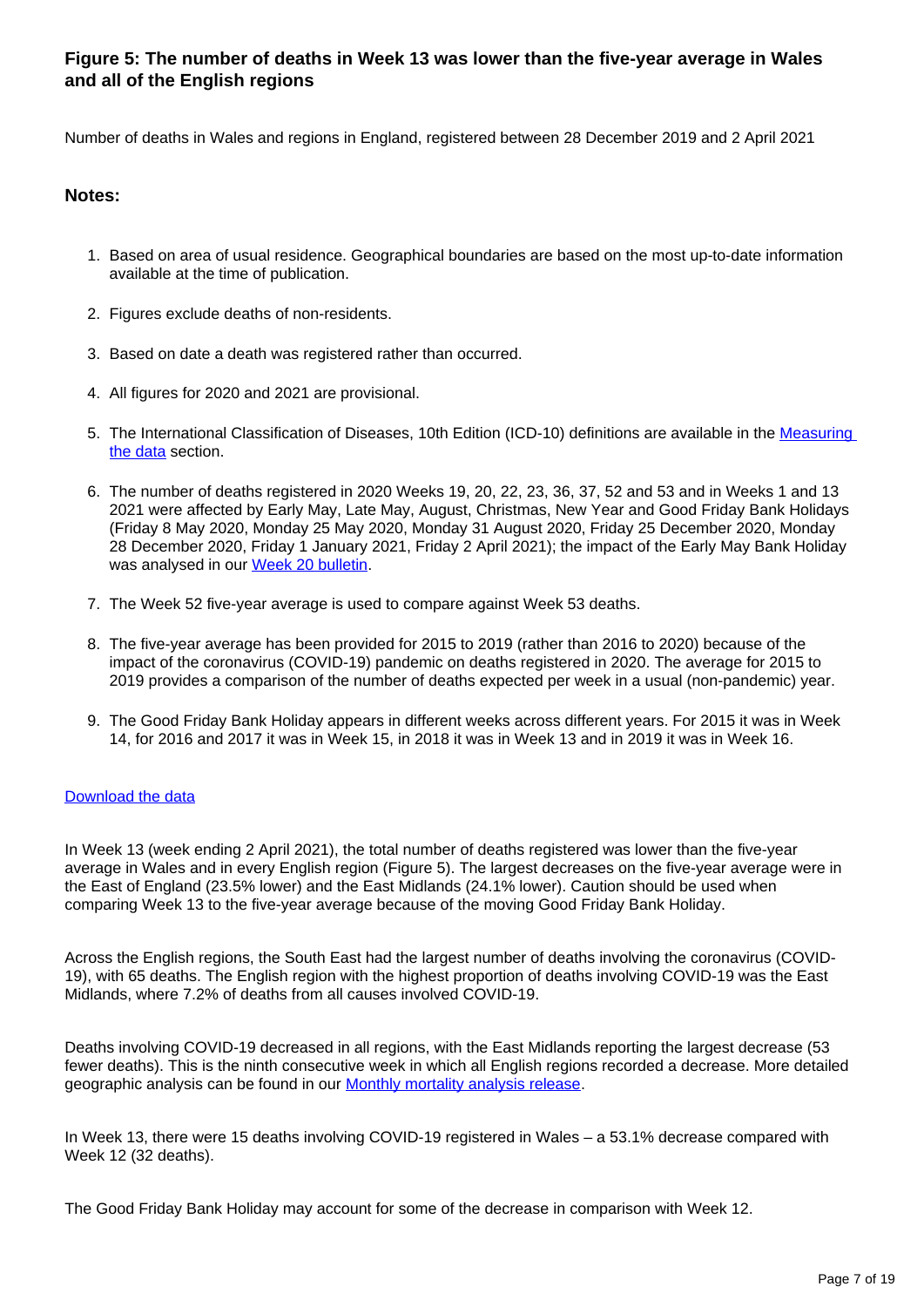Table 1: The number of deaths registered was below the five-year average in Wales and in all of the English regions

Number of deaths in Wales and regions in England, registered week ending 2 April 2021

| <b>Region name</b>          | Number of<br>deaths | Five-year<br>average | <b>Difference</b> | Percentage<br>above<br>average |
|-----------------------------|---------------------|----------------------|-------------------|--------------------------------|
| West Midlands               | 881                 | 997                  | $-116$            | $-11.6$                        |
| North East                  | 449                 | 525                  | -76               | $-14.5$                        |
| Yorkshire and the<br>Humber | 848                 | 992                  | -144              | $-14.5$                        |
| North West                  | 1,125               | 1,336                | $-211$            | $-15.8$                        |
| South East                  | 1,301               | 1,551                | $-250$            | $-16.1$                        |
| South West                  | 865                 | 1,085                | $-220$            | $-20.3$                        |
| London                      | 741                 | 965                  | $-224$            | $-23.2$                        |
| East                        | 841                 | 1,099                | $-258$            | $-23.5$                        |
| East Midlands               | 655                 | 863                  | $-208$            | $-24.1$                        |
| Wales                       | 483                 | 665                  | $-182$            | $-27.4$                        |

### Source: Office for National Statistics

#### **Notes**

- 1. Based on area of usual residence. Geographical boundaries are based on the most up-to-date information available at the time of publication.
- 2. Figures exclude deaths of non-residents.
- 3. Based on date a death was registered rather than occurred.
- 4. All figures for 2020 and 2021 are provisional.
- 5. The averages are based on the number of death registrations in each region, recorded for each corresponding week over the previous five years.
- 6. Moveable public holidays, when register offices are closed, affect the number of registrations made in the published weeks and in the corresponding weeks in previous years. The number of deaths registered in Weeks 1 and 13 2021 were affected by the Christmas, New Year and Good Friday Bank Holidays (Monday 28 December 2020,Friday 1 January 2021 and Friday 2 April 2021).
- 7. The five-year average has been provided for 2015 to 2019 (rather than 2016 to 2020) because of the impact of the coronavirus (COVID-19) pandemic on deaths registered in 2020. The average for 2015 to 2019 provides a comparison of the number of deaths expected per week in a usual (non-pandemic) year.
- 8. The Good Friday bank holiday appears in different weeks across different years. For 2015 it was in Week 14, for 2016 and 2017 it was in Week 15, in 2018 it was in Week 13 and in 2019 it was in Week 16.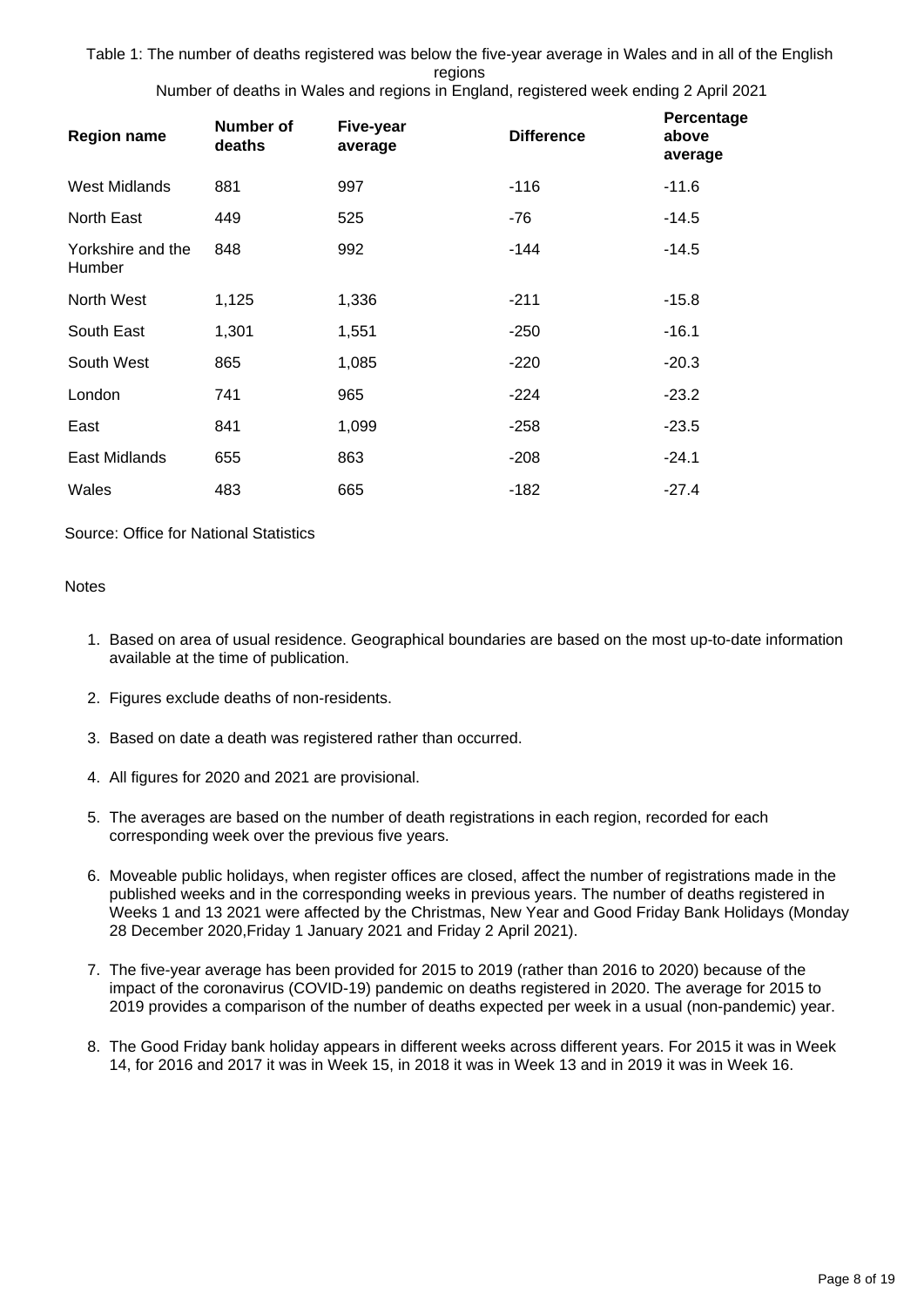## <span id="page-8-0"></span>**5 . Deaths registered by place of occurrence**

Of deaths involving the coronavirus (COVID-19) in 2020 and up to Week 13 (week ending 2 April 2021), 69.1% (95,421 deaths) occurred in hospitals, with the remainder occurring in care homes (31,895 deaths), private homes (7,697), hospices (2,048), other communal establishments (498), and elsewhere (498).

Between Weeks 12 and 13, the number of deaths involving COVID-19 decreased in hospitals (231 fewer), private homes (24 fewer), care homes (52 fewer), hospices (7 fewer), other communal establishments (1 fewer) and elsewhere (4 fewer).

Deaths involving COVID-19 in hospitals as a proportion of all deaths in hospitals fell to 7.8% in Week 13 (11.6% in Week 12). Deaths involving COVID-19 in care homes accounted for 4.9% of deaths, a decrease from Week 12 (6.8%).

Detailed analysis on deaths of care home residents is available in Deaths involving COVID-19 in the care sector, [England and Wales: deaths occurring up to 12 June 2020 and registered up to 20 June 2020.](https://www.ons.gov.uk/releases/deathsinvolvingcovid19inthecaresectorenglandandwalesdeathsoccurringupto12june2020andregisteredupto20june2020provisional)

From Week 1 2021 (week ending 8 January 2021) onwards, we have published a dataset of weekly deaths of [care home residents](https://www.ons.gov.uk/peoplepopulationandcommunity/birthsdeathsandmarriages/deaths/datasets/carehomeresidentdeathsregisteredinenglandandwalesprovisional). The term "care home resident" used in this dataset refers to all deaths where either the death occurred in a care home, or the death occurred elsewhere but the place of residence of the deceased was recorded as a care home. The figures should not be confused with "deaths in care homes" as reported within this bulletin, which refers only to the first category.

As well as the Office for National Statistics (ONS) data, the Care Quality Commission (CQC) provides numbers of deaths involving COVID-19 in care homes in England that are based on the date the death was notified to the CQC. From 10 April 2020 (the first day when data were collected using the CQC's new method of identifying deaths involving COVID-19) to 9 April 2021, there were 28,997 deaths of residents in care homes involving COVID-19. Of these deaths, 41 were notified between 3 April 2021 and 9 April 2021. More information on the data provided by the CQC can be found in our [joint transparency statement](https://www.ons.gov.uk/news/statementsandletters/publicationofstatisticsondeathsinvolvingcovid19incarehomesinenglandtransparencystatement).

In Wales, the Welsh Government publishes the [number of deaths of care home residents involving COVID-19](https://gov.wales/notifications-deaths-residents-related-covid-19-adult-care-homes) notified to the Care Inspectorate Wales (CIW). Between 1 March 2020 and 2 April 2021, there were 1,920 deaths of residents in care homes involving COVID-19.

More information on how these numbers have compared throughout the pandemic can be found in our previous [Comparison of weekly death occurrences in England and Wales](https://www.ons.gov.uk/peoplepopulationandcommunity/healthandsocialcare/causesofdeath/articles/comparisonofweeklydeathoccurrencesinenglandandwales/previousReleases) release.

## **Figure 6: Deaths in private homes remain above the five-year average in Week 13 but remain below the five-year average in hospitals, care homes and other settings**

Number of excess deaths by place of occurrence, England and Wales, registered between 7 March 2020 and 2 April 2021

### **Notes:**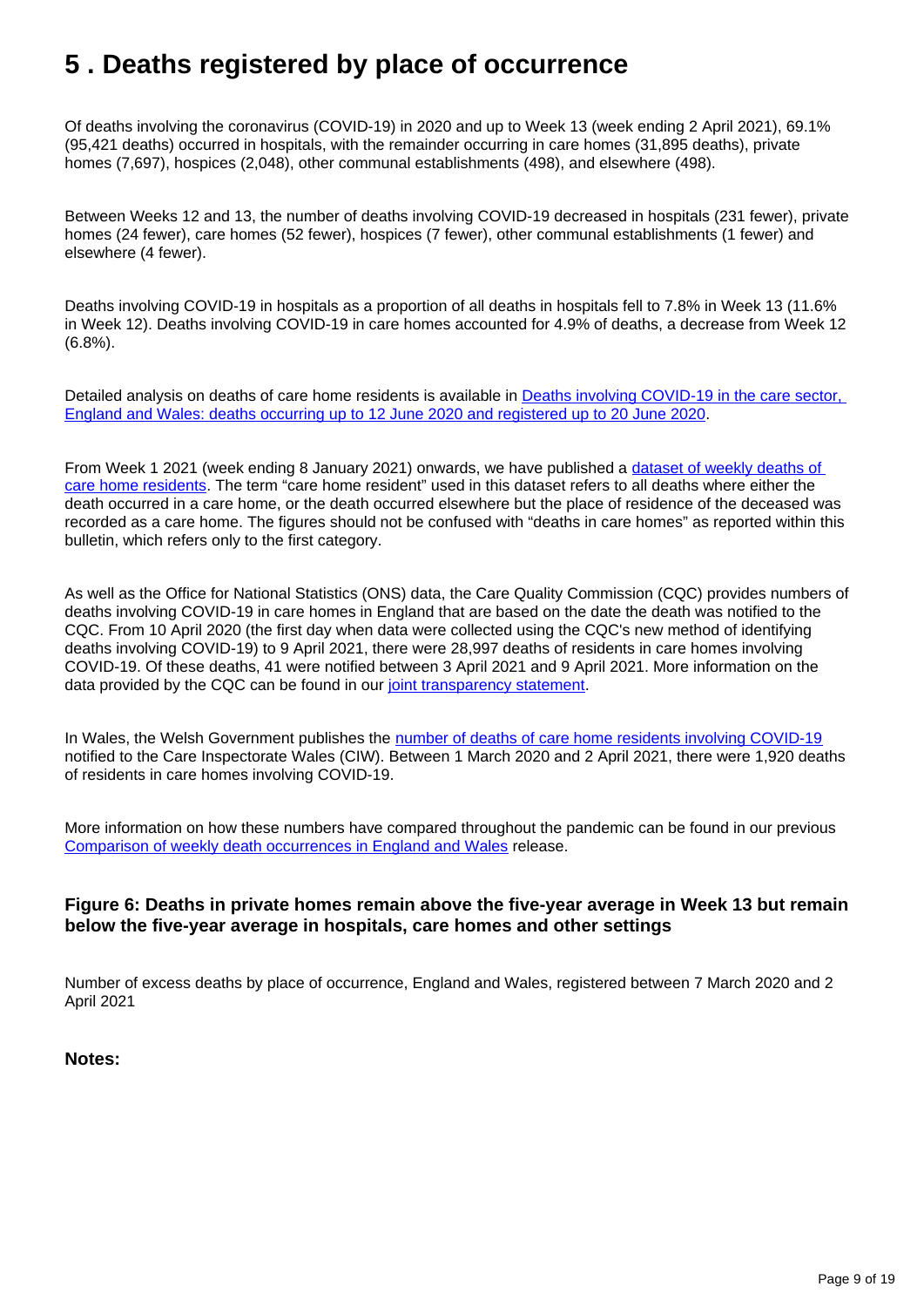- 1. Based on area of usual residence. Geographical boundaries and communal establishments are based on the most up-to-date information available.
- 2. Figures include deaths of non-residents.
- 3. Based on date a death was registered rather than occurred.
- 4. All figures for 2020 and 2021 are provisional.
- 5. The International Classification of Diseases, 10th Edition (ICD-10) definitions are available in the Measuring [the data](https://www.ons.gov.uk/peoplepopulationandcommunity/birthsdeathsandmarriages/deaths/bulletins/deathsregisteredweeklyinenglandandwalesprovisional/weekending2april2021#measuring-the-data) section.
- 6. "Other" includes deaths in communal establishments other than hospitals and care homes, in hospices, and that occurred "elsewhere". More information on the place of death definitions used is available in the accompanying dataset.
- 7. The Week 52 five-year average is used to compare against Week 53 deaths.
- 8. The five-year average has been provided for 2015 to 2019 (rather than 2016 to 2020) because of the impact of the coronavirus (COVID-19) pandemic on deaths registered in 2020. The average for 2015 to 2019 provides a comparison of the number of deaths expected per week in a usual (non-pandemic) year.
- 9. The Good Friday Bank Holiday appears in different weeks across different years. For 2015 it was in Week 14, for 2016 and 2017 it was in Week 15, in 2018 it was in Week 13 and in 2019 it was in Week 16.

### [Download the data](https://www.ons.gov.uk/visualisations/dvc1293/fig6/datadownload.xlsx)

In Week 13, the number of deaths in private homes was 10.8% above the five-year average (255 excess deaths). Deaths in care homes, hospitals and other settings were below the five-year average. Deaths within care homes were 30.7% below the five-year average (683 fewer deaths), deaths in hospital were 30.2% below the five-year average (1,438 fewer deaths) and deaths in other settings were 8.3% below the five-year average (65 fewer deaths).

Looking in more detail at deaths in private homes in Week 13, females accounted for 132 excess deaths compared with 124 for males.

The [Deaths in private homes](https://www.ons.gov.uk/peoplepopulationandcommunity/birthsdeathsandmarriages/deaths/articles/deathsinprivatehomesenglandandwalesprovisional/deathsregisteredfrom28december2019to11september2020) release provides analysis for deaths registered from 28 December 2019 to 12 September 2020. In addition, more [detailed analysis of excess deaths in England](https://www.gov.uk/government/publications/excess-mortality-in-england-weekly-reports) is produced by Public Health England (PHE) on a weekly basis.

Caution should be used when comparing Week 13 to the five-year average because of the moving Good Friday Bank Holiday. The Good Friday Bank Holiday may account for some of the decrease in comparison with Week 12.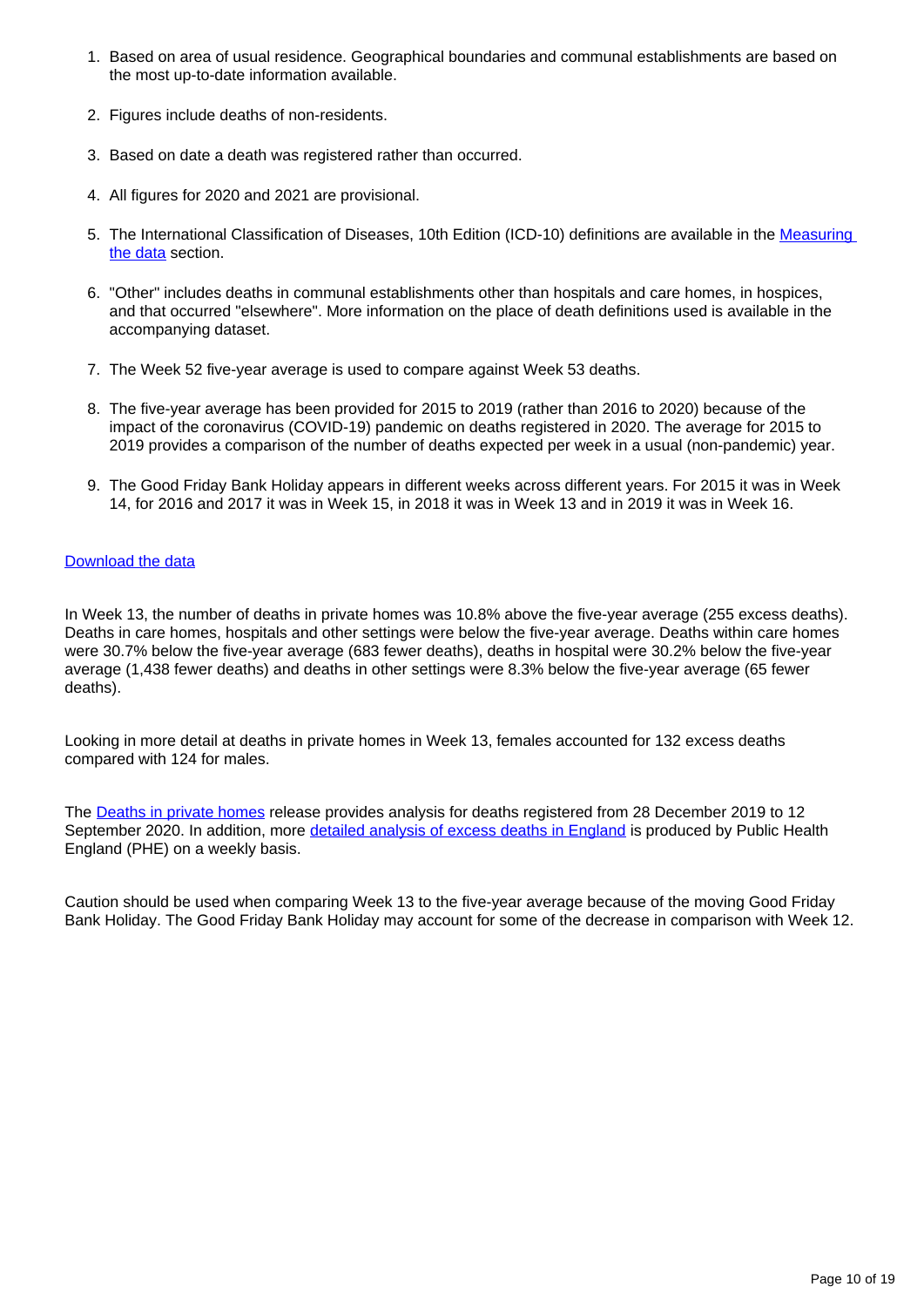### **Figure 7: Nearly 75% of deaths involving COVID-19 occurring in Week 13 were in hospital**

**Number of deaths involving COVID-19 by place of occurrence, England and Wales, occurring up to 2 April 2021 and registered up to 10 April 2021**

## Figure 7: Nearly 75% of deaths involving COVID-19 occurring in Week 13 were in hospital

Number of deaths involving COVID-19 by place of occurrence, England and Wales, occurring up to 2 April 2021 and registered up to 10 April 2021



#### **Source: Office for National Statistics – Deaths registered weekly in England and Wales**

#### **Notes:**

- 1. Figures include deaths of non-residents.
- 2. Based on date of death, registered up to 10 April 2021.
- 3. All figures for 2020 and 2021 are provisional.
- 4. The International Classification of Diseases, 10th Edition (ICD-10) definitions are available in theMeasuring [the data](https://www.ons.gov.uk/peoplepopulationandcommunity/birthsdeathsandmarriages/deaths/bulletins/deathsregisteredweeklyinenglandandwalesprovisional/weekending2april2021#measuring-the-data)section.
- 5. This chart includes deaths from week ending 6 March 2020 onwards. Three deaths involving COVID-19 occurred prior to this (in the week ending 31 January (Week 5), week ending 7 February (Week 6) and week ending 28 February (Week 9) are not included in the chart.

Figure 7 is based on date of death for deaths registered up to 10 April 2021, rather than date of registration. As more deaths are registered, deaths per day are likely to increase, especially for later dates. Looking at the number of deaths that occurred in Week 13, 72.9% of deaths occurred in hospitals, and care homes accounted for 17.1% of all deaths involving COVID-19; this may change as more deaths are registered.

The earliest known death involving COVID-19 occurred in the week ending 31 January 2020 (Week 5).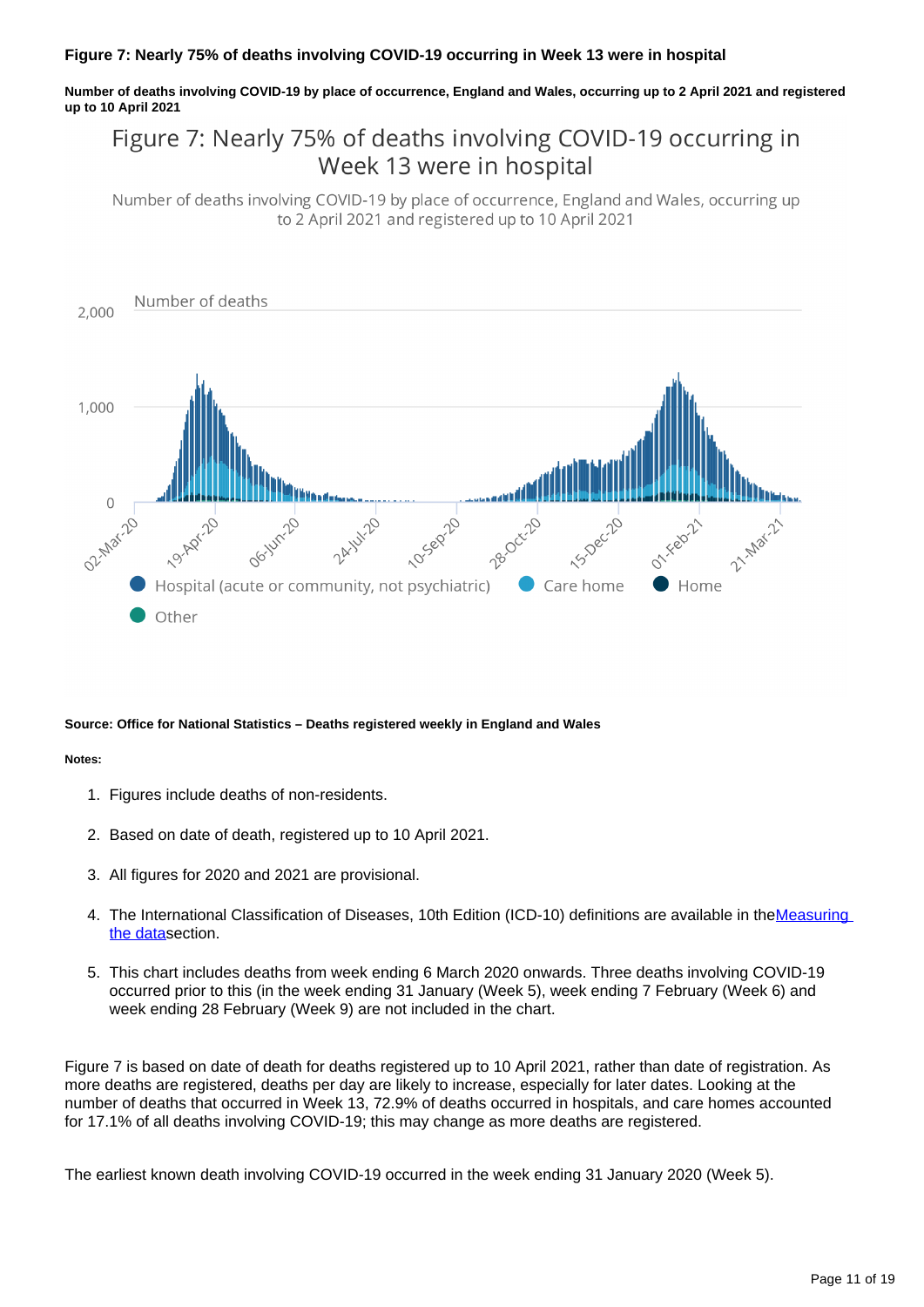## <span id="page-11-0"></span>**6 . Deaths registered in the UK**

### **Figure 8: Deaths involving COVID-19 decreased in the UK in Week 13**

**Number of deaths registered by week, UK, week ending 13 March 2020 to week ending 2 April 2021**

## Figure 8: Deaths involving COVID-19 decreased in the UK in Week 13

Number of deaths registered by week, UK, week ending 13 March 2020 to week ending 2 April 2021



**Source: Office for National Statistics, National Records of Scotland, and Northern Ireland Statistics and Research Agency**

#### **Notes:**

- 1. Figures include deaths of non-residents that were registered in each country.
- 2. Based on date a death was registered rather than occurred.
- 3. All figures for 2020 and 2021 are provisional.
- 4. The International Classification of Diseases, 10th Edition (ICD-10) definitions are available in the Measuring [the data](https://www.ons.gov.uk/peoplepopulationandcommunity/birthsdeathsandmarriages/deaths/bulletins/deathsregisteredweeklyinenglandandwalesprovisional/weekending2april2021#measuring-the-data)section.
- 5. National Records of Scotland produce figures for Scotland with an updated back series. We update the back series until the end of the calendar year, therefore the UK total in 2021 may differ from previous weeks in 2021, but the 2020 UK total will remain constant.
- 6. Northern Ireland Statistics and Research Agency produce figures for Northern Ireland

Across the UK, there were 9,458 deaths (all causes) registered in Week 13 (week ending 2 April 2021), which was 2,088 fewer deaths than the UK five-year average, and 1,991 fewer deaths than in Week 12 (week ending 26 March 2021).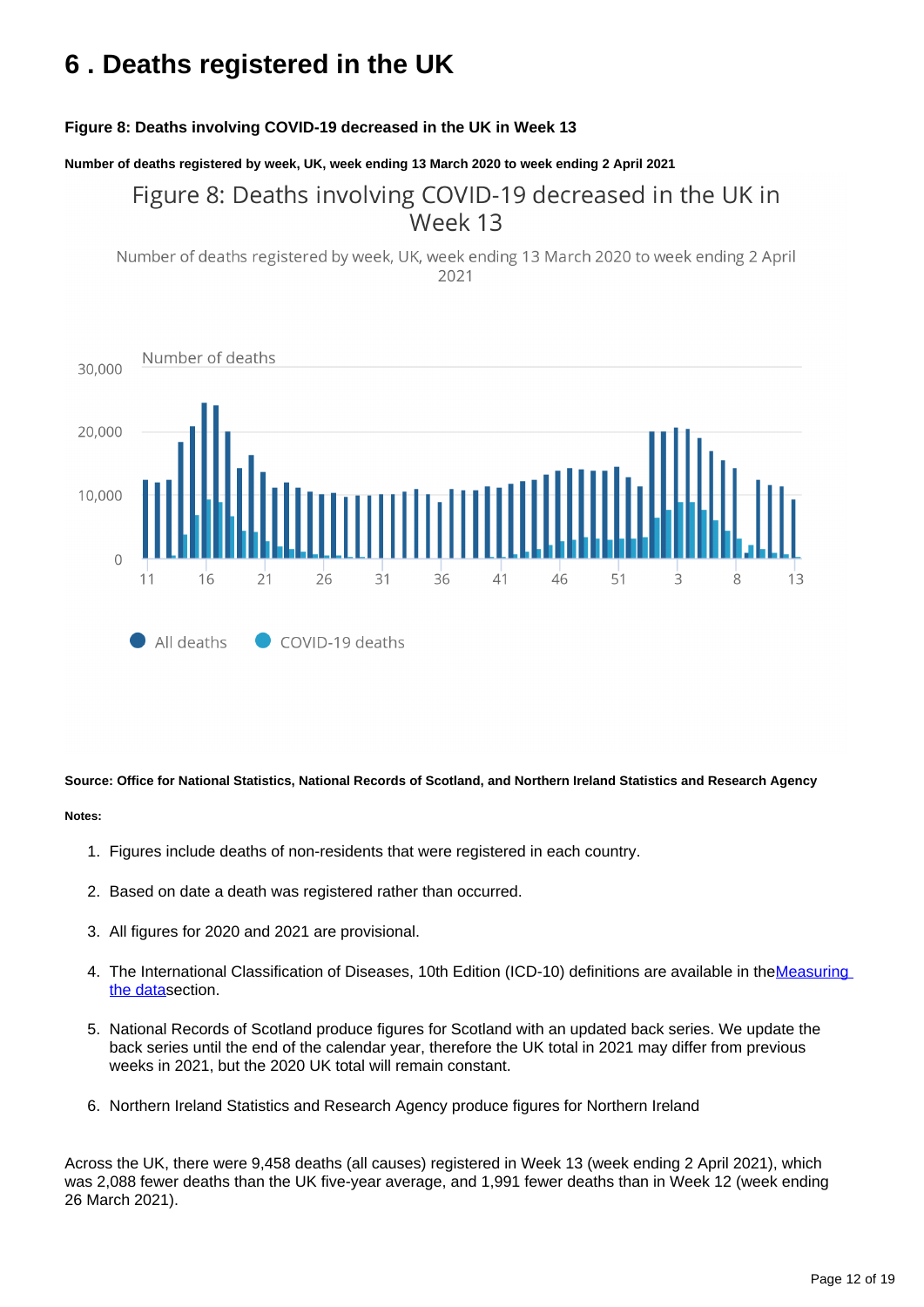Deaths in all four countries of the UK were below the five-year average in Week 13 for the fourth consecutive week.

Of these deaths, 450 involved the coronavirus (COVID-19), 350 fewer deaths than in Week 12 (43.8% decrease) (Figure 8).

In Week 13, England had the highest number of deaths involving COVID-19 with 385 deaths, followed by Scotland with 38 deaths, Wales with 15 deaths and Northern Ireland with 12 deaths.

Caution should be used when comparing Week 13 to the five-year average because of the moving Good Friday Bank Holiday. The Good Friday Bank Holiday may account for some of the decrease in comparison with Week 12.

## <span id="page-12-0"></span>**7 . Comparison of weekly deaths occurrences in England and Wales**

We previously published this section as a [separate article](https://www.ons.gov.uk/peoplepopulationandcommunity/healthandsocialcare/causesofdeath/articles/comparisonofweeklydeathoccurrencesinenglandandwales/previousReleases), which provided a more thorough description of the differences between different data sources. This section will look at the number of deaths by date of death produced by the Office for National Statistics (ONS) compared with death notifications reported on the GOV.UK dashboard. For Wales, we can also compare the data by date of death released by Public Health Wales (PHW).

On 12 August 2020, Public Health England (PHE) revised their data series to include two measures: deaths of positively tested individuals where the death occurred within 28 days and deaths within 60 days of a positive test. More information on these changes can be found in their [technical summary](https://www.gov.uk/government/publications/phe-data-series-on-deaths-in-people-with-covid-19-technical-summary).

In England, including deaths that occurred up to 2 April 2021 but were registered up to 10 April 2021, of those we have processed so far, the number involving the coronavirus (COVID-19) was 130,403.

The [comparative number](https://coronavirus.data.gov.uk/details/deaths) reported on GOV.UK (based on data from PHE) where the deaths occurred within 28 days of testing was 111,585 for deaths based on date of notification, and the number of deaths by date of death showed 111,672.

In Wales, including deaths that occurred up to 2 April 2021 but were registered up to 10 April 2021, of those we have processed so far, the number involving COVID-19 was 7,819.

The comparative number of deaths reported on GOV.UK (based on data from PHW) where the death occurred within 28 days of testing was 5,511 for deaths based on date of notification, and the number of deaths by date of death was 5,525.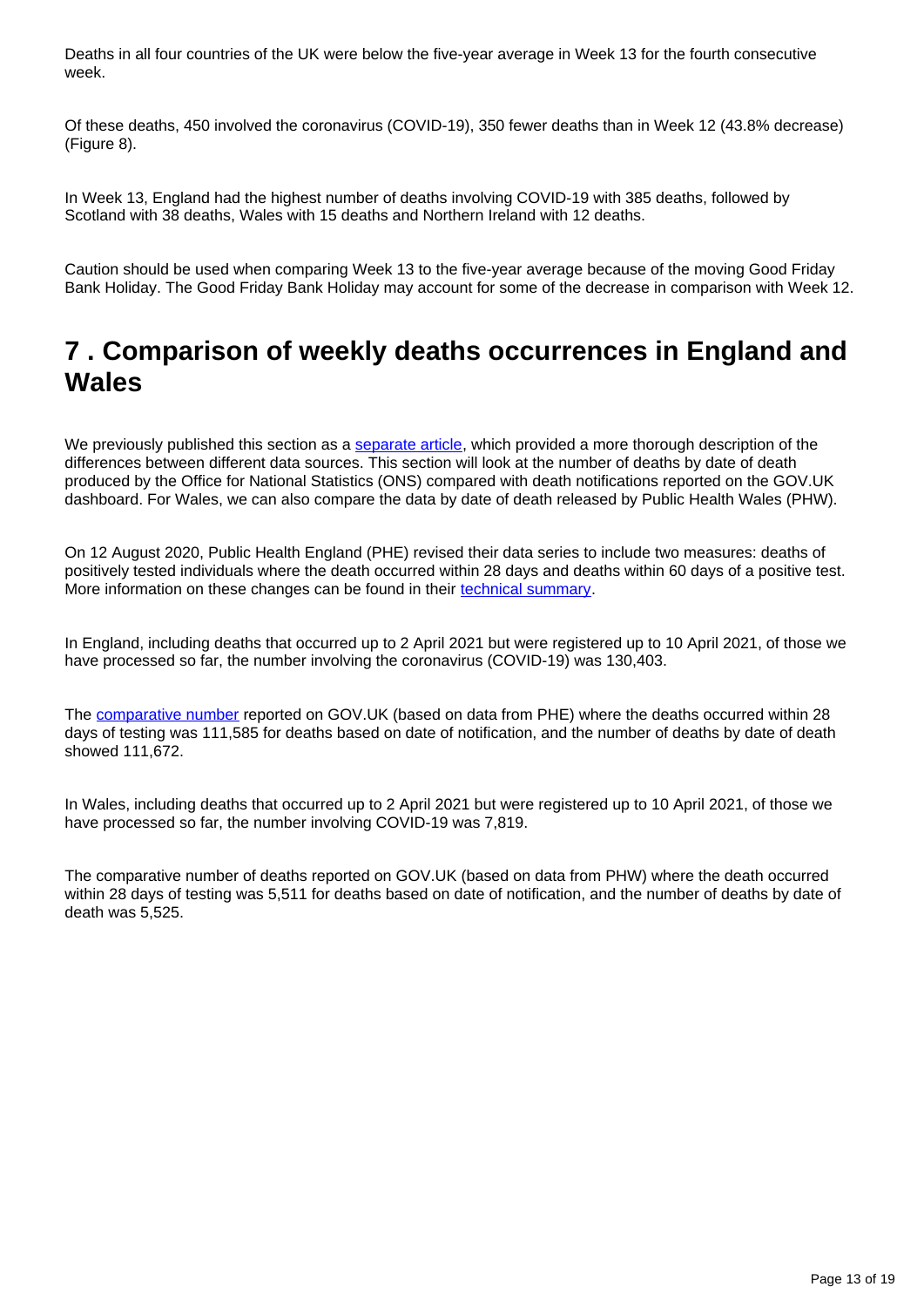## <span id="page-13-0"></span>**8 . Deaths data**

[Deaths registered weekly in England and Wales, provisional](https://www.ons.gov.uk/peoplepopulationandcommunity/birthsdeathsandmarriages/deaths/datasets/weeklyprovisionalfiguresondeathsregisteredinenglandandwales)

Dataset | Released 13 April 2021

Provisional counts of the number of deaths registered in England and Wales, by age, sex and region, in the latest weeks for which data are available. Includes data on coronavirus (COVID-19) deaths.

### [Death registrations and occurrences by local authority and health board](https://www.ons.gov.uk/peoplepopulationandcommunity/healthandsocialcare/causesofdeath/datasets/deathregistrationsandoccurrencesbylocalauthorityandhealthboard)

Dataset | Released 13 April 2021 Provisional counts of the number of deaths registered in England and Wales, including deaths involving COVID-19, by local authority, health board and place of death in the latest weeks for which data are available.

[Number of deaths in care homes notified to the Care Quality Commission, England](https://www.ons.gov.uk/peoplepopulationandcommunity/birthsdeathsandmarriages/deaths/datasets/numberofdeathsincarehomesnotifiedtothecarequalitycommissionengland)

Dataset | Released 13 April 2021 Provisional counts of deaths in care homes caused by COVID-19 by local authority. Published by the Office for National Statistics (ONS) and Care Quality Commission (CQC).

[Care home resident deaths registered in England and Wales, provisional](https://www.ons.gov.uk/peoplepopulationandcommunity/birthsdeathsandmarriages/deaths/datasets/carehomeresidentdeathsregisteredinenglandandwalesprovisional)

Dataset | Released 13 April 2021 Provisional counts of the number of deaths registered of care home residents in England and Wales, by region. Includes data on coronavirus (COVID-19) deaths. Data are weekly and provisional.

Try the new way to filter and download these data:

- [Deaths registered weekly in England and Wales by age and sex: COVID-19](https://www.ons.gov.uk/datasets/weekly-deaths-age-sex?%3Auri=weekly-deaths-age-sex%2F)
- [Deaths registered weekly in England and Wales by region: COVID-19](https://www.ons.gov.uk/datasets/weekly-deaths-region/)
- [Death registrations and occurrences by local authority and place of death](https://www.ons.gov.uk/datasets/weekly-deaths-local-authority/)
- [Death registrations and occurrences by health board and place of death](https://www.ons.gov.uk/datasets/weekly-deaths-health-board/editions/time-series/versions/)

## <span id="page-13-1"></span>**9 . Glossary**

## **Coronavirus (COVID-19) deaths**

Coronavirus (COVID-19) deaths are those deaths registered in England and Wales in the stated week where COVID-19 was mentioned on the death certificate. A doctor can certify the involvement of COVID-19 based on symptoms and clinical findings – a positive test result is not required. Definitions of COVID-19 for deaths in Scotland and Northern Ireland are similar to England and Wales.

## <span id="page-13-2"></span>**10 . Measuring the data**

More quality and methodology information on strengths, limitations, appropriate uses, and how the data were created is available in the [Mortality statistics in England and Wales QMI.](https://www.ons.gov.uk/peoplepopulationandcommunity/birthsdeathsandmarriages/deaths/methodologies/mortalitystatisticsinenglandandwalesqmi)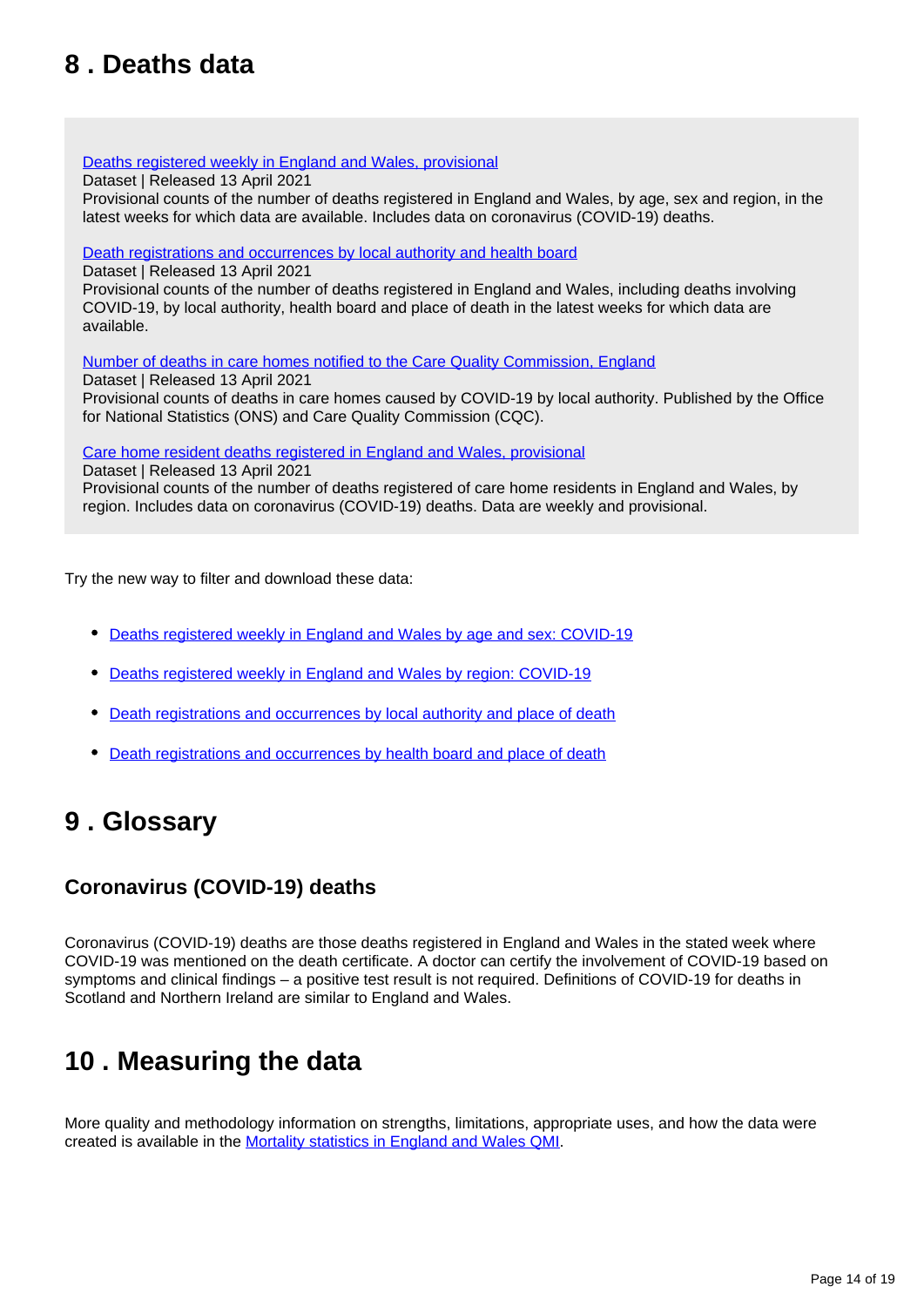To meet user needs, we publish very timely but provisional counts of death registrations in England and Wales in our [Deaths registered weekly in England and Wales, provisional dataset](https://www.ons.gov.uk/peoplepopulationandcommunity/birthsdeathsandmarriages/deaths/datasets/weeklyprovisionalfiguresondeathsregisteredinenglandandwales). These are presented by sex, age group and regions (within England) as well as for Wales as a whole. To allow time for registration and processing, these figures are published 11 days after the week ends. Because of the rapidly changing situation, in this bulletin we have also given provisional updated totals for death occurrences based on the latest available death registrations, up to 20 March 2021.

Because of the coronavirus (COVID-19) pandemic, our regular weekly deaths release now provides a separate breakdown of the number of deaths involving COVID-19, that is, where COVID-19 or suspected COVID-19 was mentioned anywhere on the death certificate, including in combination with other health conditions. If a death certificate mentions COVID-19, it will not always be the main cause of death but may be a contributory factor. This bulletin summarises the latest weekly information and will be updated each week during the pandemic.

The data for 2020 are based on a 53-week year. Because the number of days in a week is seven, when there are 52 weeks, we only cover 364 days of the 365 days in the year, which results in one remaining day each calendar year not included in the 52 weeks. With the occurrence of leap years, it is sometimes necessary to add a 53rd week to the end of the calendar, which was the case in 2020. This happens every five years, with the last time there was a Week 53 being in 2015. Given the low frequency of Week 53, it is more appropriate to compare the 2020 figures with the average for Week 52, than to compare it with a single year from five years previous. Therefore, the five-year average used in this bulletin for 2020 is the same as the five-year average used for Week 52.

From the bulletin dated 3 November 2020, we have added two additional analyses.

Previously, we gave a breakdown of deaths involving COVID-19 into those where COVID-19 was the underlying cause of death ("due to COVID-19") and those where it was a contributory factor ("involving COVID-19") in the [monthly mortality analysis](https://www.ons.gov.uk/peoplepopulationandcommunity/birthsdeathsandmarriages/deaths/bulletins/monthlymortalityanalysisenglandandwales/latest); because of high public interest, this distinction is now shown in Figure 2 of the weekly bulletin.

This bulletin is based mainly on the date deaths are registered, not the date of death, because of the time taken [for a death to be registered.](http://www.ons.gov.uk/peoplepopulationandcommunity/birthsdeathsandmarriages/deaths/articles/impactofregistrationdelaysonmortalitystatisticsinenglandandwales/2019) Deaths in England and Wales are normally registered within five days, but there can be a considerably longer delay in some circumstances, particularly when the death is referred to a coroner.

We have developed a statistical model to estimate the number of deaths likely to have occurred in each week, based on previous experience of the pattern of registration delays, including the effects of bank holidays. The method is described in the article **[Predicting total weekly death occurrences in England and Wales: methodology](https://www.ons.gov.uk/peoplepopulationandcommunity/birthsdeathsandmarriages/deaths/methodologies/predictingtotalweeklydeathoccurrencesinenglandandwalesmethodology)** and the results are shown in the tab, "Estimated total deaths 2020", of the [accompanying dataset.](https://www.ons.gov.uk/peoplepopulationandcommunity/birthsdeathsandmarriages/deaths/datasets/weeklyprovisionalfiguresondeathsregisteredinenglandandwales)

These figures are different from the [daily surveillance figures on COVID-19 deaths](https://coronavirus.data.gov.uk/details/deaths) published by the Department of Health and Social Care (DHSC) on the GOV.UK website, for the UK as a whole and its constituent countries. Figures in this report are derived from the formal process of death registration and may include cases where the doctor completing the death certificate diagnosed possible cases of COVID-19, for example, where this was based on relevant symptoms but no test for the virus was conducted.

From 29 April 2020, the DHSC started to publish as their [daily announced figures on deaths from COVID-19](https://coronavirus.data.gov.uk/details/deaths) for the UK a new series that uses improved data for England produced by Public Health England (PHE). These figures provide a count of all deaths where a positive test for COVID-19 has been confirmed, wherever that death has taken place – a change from previously reporting only confirmed COVID-19 deaths in hospitals.

Figures for Scotland, Wales and Northern Ireland had already begun to include deaths outside hospitals, so this change ensured that the UK-wide series had a shared and common definitional coverage. A [statement](https://www.ons.gov.uk/news/statementsandletters/thedifferentusesoffiguresondeathsfromcovid19publishedbydhscandtheons) was published by the Office for National Statistics (ONS), which provides more detail of the changes.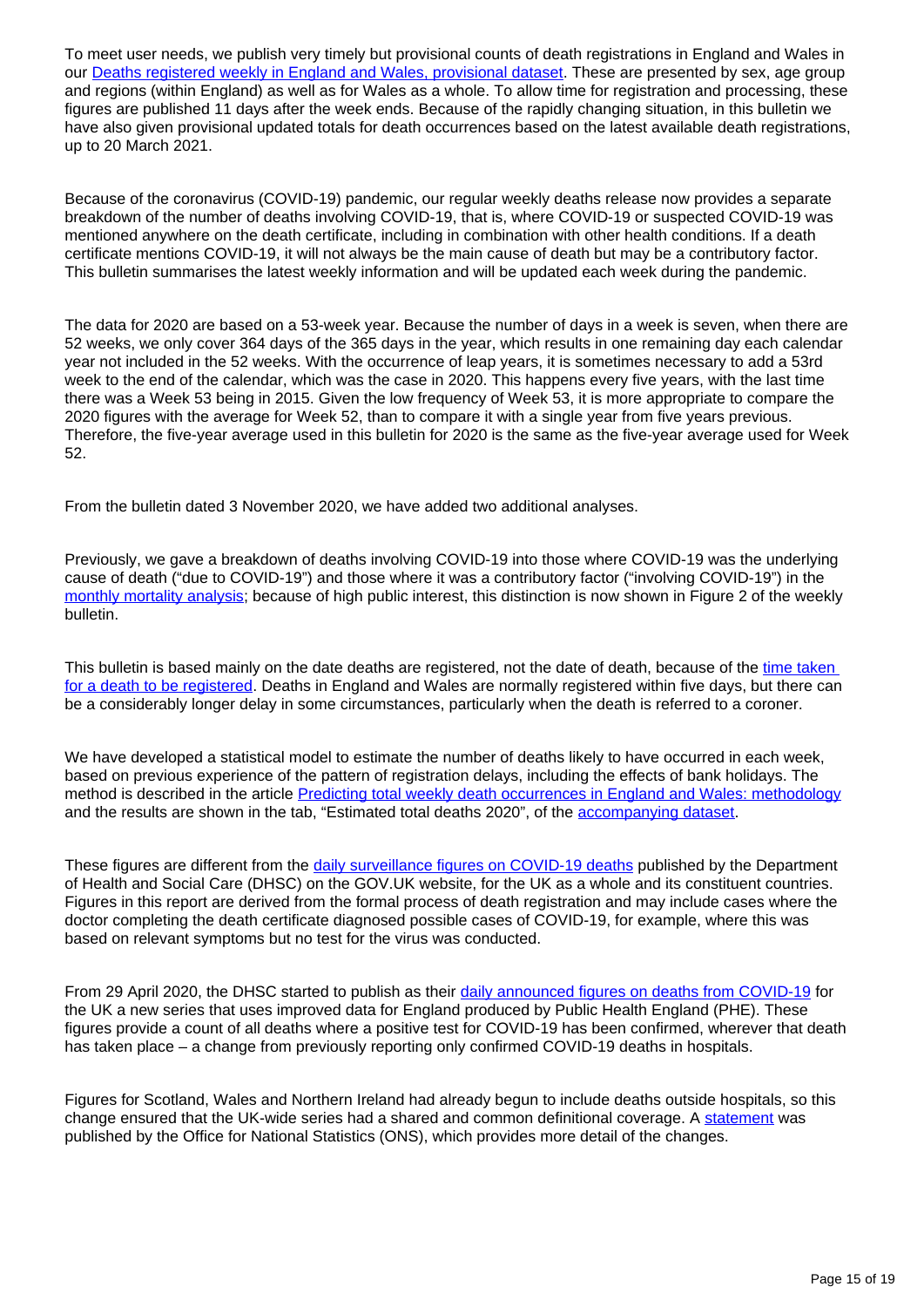On 12 August 2020, the PHE data series was revised to include two measures: deaths of positively tested individuals where the death occurred within 28 days and deaths within 60 days of a positive test. More information on these changes can be found in their [technical summary \(PDF, 854KB\).](https://assets.publishing.service.gov.uk/government/uploads/system/uploads/attachment_data/file/908781/Technical_Summary_PHE_Data_Series_COVID-19_Deaths_20200812.pdf)

In contrast to the GOV.UK figures, we include only deaths registered in England and Wales, which is the legal remit of the ONS. Tables 2 and 3 provide an overview of the differences in definitions between sources.

From the week ending 26 February 2021 (Week 8), new International Classification of Diseases (ICD-10) codes for COVID-19 issued by the World Health Organization (WHO) have been implemented for deaths involving COVID-19. The new codes are U09.9 (Post-COVID condition, where the acute COVID had ended before the condition immediately causing death occurred) and U10.9 (Multisystem inflammatory syndrome associated with COVID-19 (also called Kawasaki-like syndrome), a specific, uncommon effect of COVID-19 in children). These are in addition to the existing codes of U07.1 (COVID-19, virus identified) and U07.2 (COVID-19, virus not identified, that is, COVID-19 stated to be unconfirmed or suspected).

Table 2: Definitions of COVID-19 deaths between different sources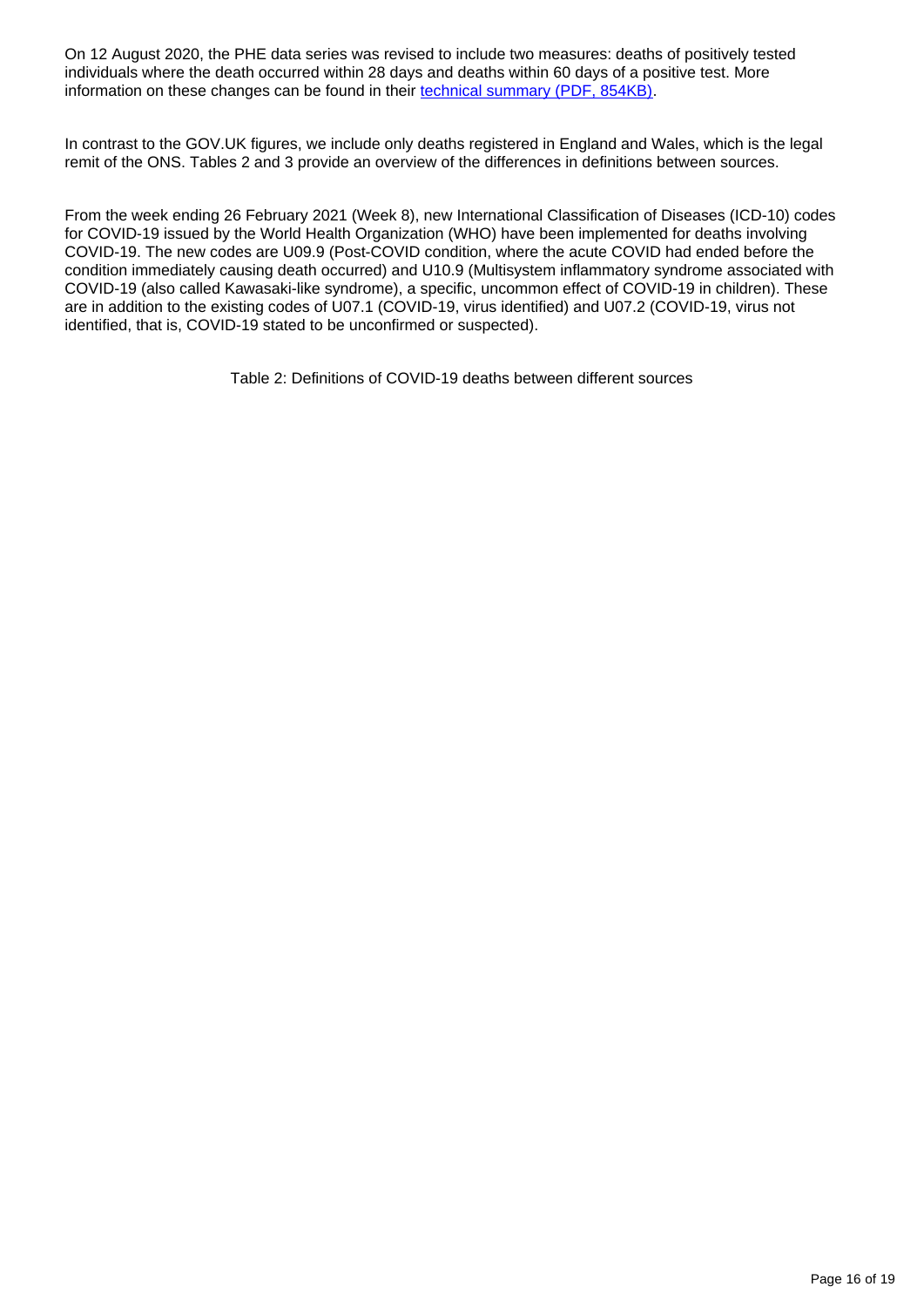|                   | <b>DHSC</b><br>COVID-19<br>(as<br>published<br>on GOV.<br>UK)<br>before 29<br>April                                                     | <b>DHSC</b><br>COVID-19<br>(as<br>published<br>on GOV.UK) published<br>between 29<br>April<br>and 12<br><b>August</b>                        | <b>DHSC</b><br>COVID-19<br>(as<br>on GOV.UK)<br>from 12<br><b>August</b>                                                 | <b>ONS COVID-</b><br>19<br>deaths<br>registered                                                                               | <b>ONS COVID-</b><br>19<br>death<br>occurrence<br>(actual date<br>of death)                                                   | <b>NHS</b><br><b>England</b>                                      | <b>Public</b><br><b>Health</b><br><b>Wales</b>                                    |
|-------------------|-----------------------------------------------------------------------------------------------------------------------------------------|----------------------------------------------------------------------------------------------------------------------------------------------|--------------------------------------------------------------------------------------------------------------------------|-------------------------------------------------------------------------------------------------------------------------------|-------------------------------------------------------------------------------------------------------------------------------|-------------------------------------------------------------------|-----------------------------------------------------------------------------------|
| Coverage          | <b>UK</b><br>(however<br>we only<br>include<br>England and<br>Wales<br>breakdowns<br>for<br>comparable<br>coverage<br>with ONS<br>data) | UK<br>(however<br>we only<br>include<br>England and England and<br>Wales<br>breakdowns<br>for<br>comparable<br>coverage<br>with ONS<br>data) | <b>UK</b><br>(however<br>we only<br>include<br>Wales<br>breakdowns<br>for<br>comparable<br>coverage<br>with ONS<br>data) | Registrations<br>in England<br>and Wales                                                                                      | Registrations England only Wales only<br>in England<br>and Wales                                                              |                                                                   |                                                                                   |
|                   |                                                                                                                                         |                                                                                                                                              |                                                                                                                          | Selected UK<br>figures are<br>included in<br>the weekly<br>release                                                            | -In<br>discussions<br>with<br>devolved<br>nations to<br>create UK<br>estimates in<br>the near<br>future                       |                                                                   |                                                                                   |
| <b>Inclusion</b>  | Deaths in<br>hospitals                                                                                                                  | place of<br>death,<br>including<br>care homes<br>and<br>community                                                                            | Includes any Includes any<br>place of<br>death,<br>including<br>care homes<br>and<br>community                           | Any place of<br>death,<br>including<br>care homes<br>and<br>community                                                         | Any place of<br>death,<br>including<br>care homes<br>and<br>community                                                         | Deaths in<br>hospitals                                            | Includes any<br>place of<br>death,<br>including<br>care homes<br>and<br>community |
|                   | Deaths<br>where the<br>patient has<br>tested<br>positive for<br>COVID-19                                                                | Deaths<br>where the<br>patient has<br>tested<br>positive for<br>COVID-19                                                                     | Deaths<br>where the<br>patient has<br>tested<br>positive for<br>COVID-19<br>within 28<br>and 60 days<br>of testing       | Deaths<br>where<br>COVID-19<br>has been<br>mentioned<br>on the death<br>certificate                                           | Deaths<br>where<br>COVID-19<br>has been<br>mentioned<br>on the death<br>certificate                                           | Deaths<br>where<br>patient has<br>been tested<br>for COVID-<br>19 | Deaths<br>where<br>patient has<br>been tested<br>for COVID-<br>19                 |
| <b>Timeliness</b> | Provided<br>daily but not<br>officially<br>registered                                                                                   | Provided<br>daily but not<br>officially<br>registered                                                                                        | Provided<br>daily but not<br>officially<br>registered                                                                    | Weekly<br>registrations<br>are 11 days<br>behind<br>because of<br>the time<br>taken to<br>register,<br>process and<br>publish | Weekly<br>registrations<br>are 11 days<br>behind<br>because of<br>the time<br>taken to<br>register,<br>process and<br>publish | Updated<br>daily for<br>each date of<br>death                     | Updated<br>daily for<br>each date of<br>death                                     |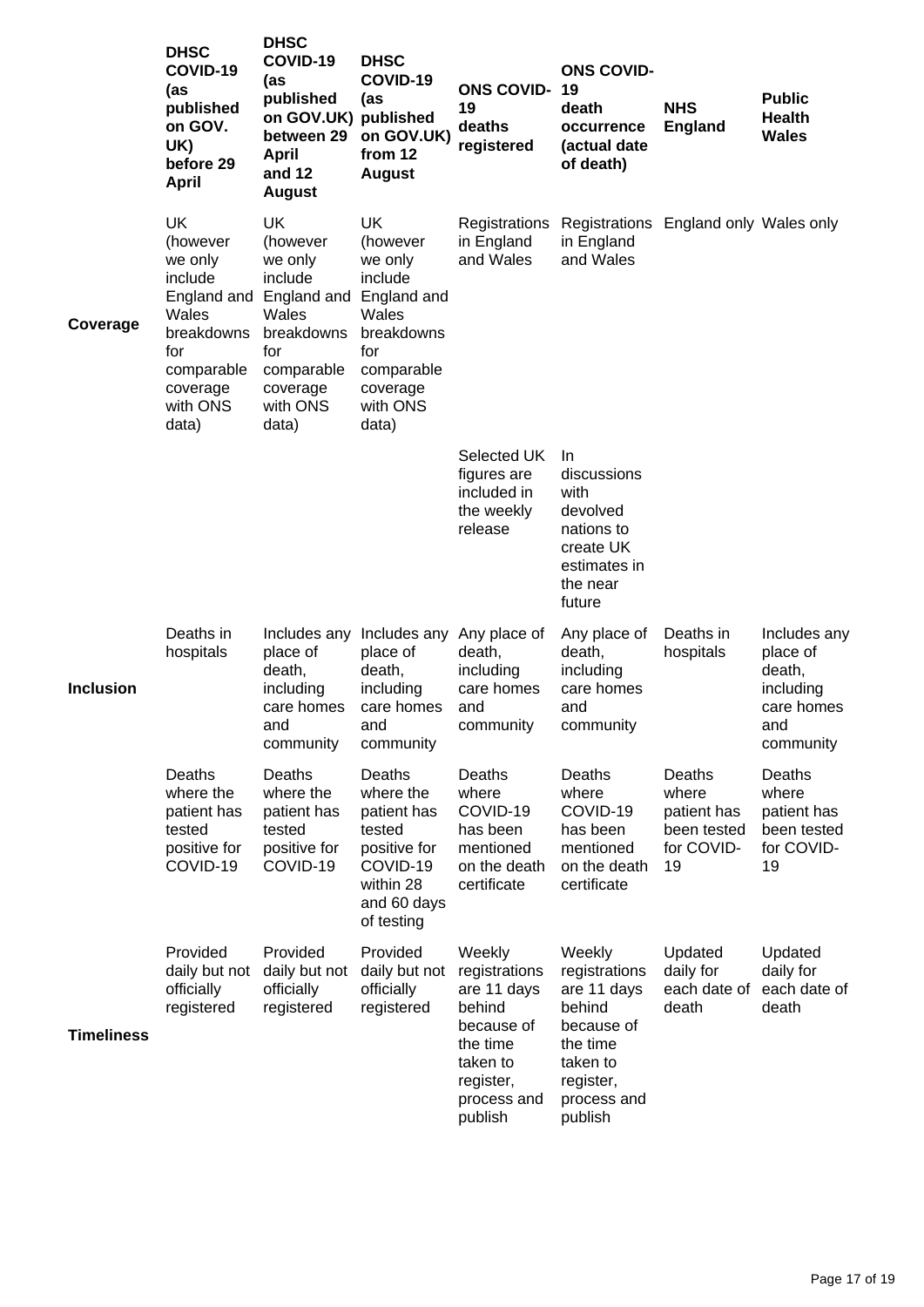Registered in Deaths the week ending 26 March 2021 week 12 but (week 12) which occurred in were registered up to 3 April 2021

Source: Office for National Statistics – Deaths registered weekly in England and Wales

Table 3: Definitions of COVID-19 deaths in care homes between different sources

|                   | <b>ONS</b><br>COVID-19<br>deaths<br>registered                                                                 | <b>ONS</b><br>COVID-19<br>death<br>occurrence<br>(actual date<br>of death)                                     | <b>Care Quality</b><br><b>Commission</b><br>deaths in<br>care homes<br>(date of<br>notification<br>received)                                   | <b>Care Inspectorate</b><br><b>Wales deaths in</b><br>care homes<br>(date of<br>notification<br>received)                                      |
|-------------------|----------------------------------------------------------------------------------------------------------------|----------------------------------------------------------------------------------------------------------------|------------------------------------------------------------------------------------------------------------------------------------------------|------------------------------------------------------------------------------------------------------------------------------------------------|
| Coverage          | Registrations in<br><b>England and Wales</b>                                                                   | Registrations in<br><b>England and Wales</b>                                                                   | Death notifications<br>sent by registered<br>care home operators<br>in England to CQC                                                          | Death notifications<br>sent by registered<br>care home operators<br>in Wales to CIW                                                            |
|                   | Selected UK figures<br>are included in the<br>weekly release                                                   | In discussions with<br>devolved nations to<br>create UK estimates<br>in the near future                        |                                                                                                                                                |                                                                                                                                                |
| Inclusion         | Any place of death,                                                                                            | Any place of death,<br>including care homes including care homes homes - deaths of                             | Deaths in care<br>care home residents<br>that occurred<br>elsewhere are also<br>collected                                                      | Deaths in care<br>homes - deaths of<br>care home residents<br>that occurred<br>elsewhere are also<br>collected                                 |
|                   | Deaths where<br>COVID-19 has been<br>mentioned on the<br>death certificate                                     | Deaths where<br>COVID-19 has been<br>mentioned on the<br>death certificate                                     | Deaths where the<br>care home provider<br>has stated COVID-19<br>as a suspected or<br>confirmed cause of<br>death on the death<br>notification | Deaths where the<br>care home provider<br>has stated COVID-19<br>as a suspected or<br>confirmed cause of<br>death on the death<br>notification |
| <b>Timeliness</b> | Weekly registrations<br>are 11 days behind<br>because of the time<br>taken to register,<br>process and publish | Weekly registrations<br>are 11 days behind<br>because of the time<br>taken to register,<br>process and publish | Daily deaths<br>notifications by date<br>of notification - these<br>take on average 4<br>days to receive and<br>process                        | Daily deaths<br>notifications by date<br>of notification                                                                                       |
|                   |                                                                                                                |                                                                                                                | Data are published<br>weekly by ONS                                                                                                            | Data are published<br>weekly by Welsh<br>Government                                                                                            |

Source: Office for National Statistics – Deaths registered weekly in England and Wales

We will publish accompanying articles periodically, giving enhanced information such as age-standardised and age-specific mortality rates for recent time periods and breakdowns of deaths involving COVID-19 by associated pre-existing health conditions.